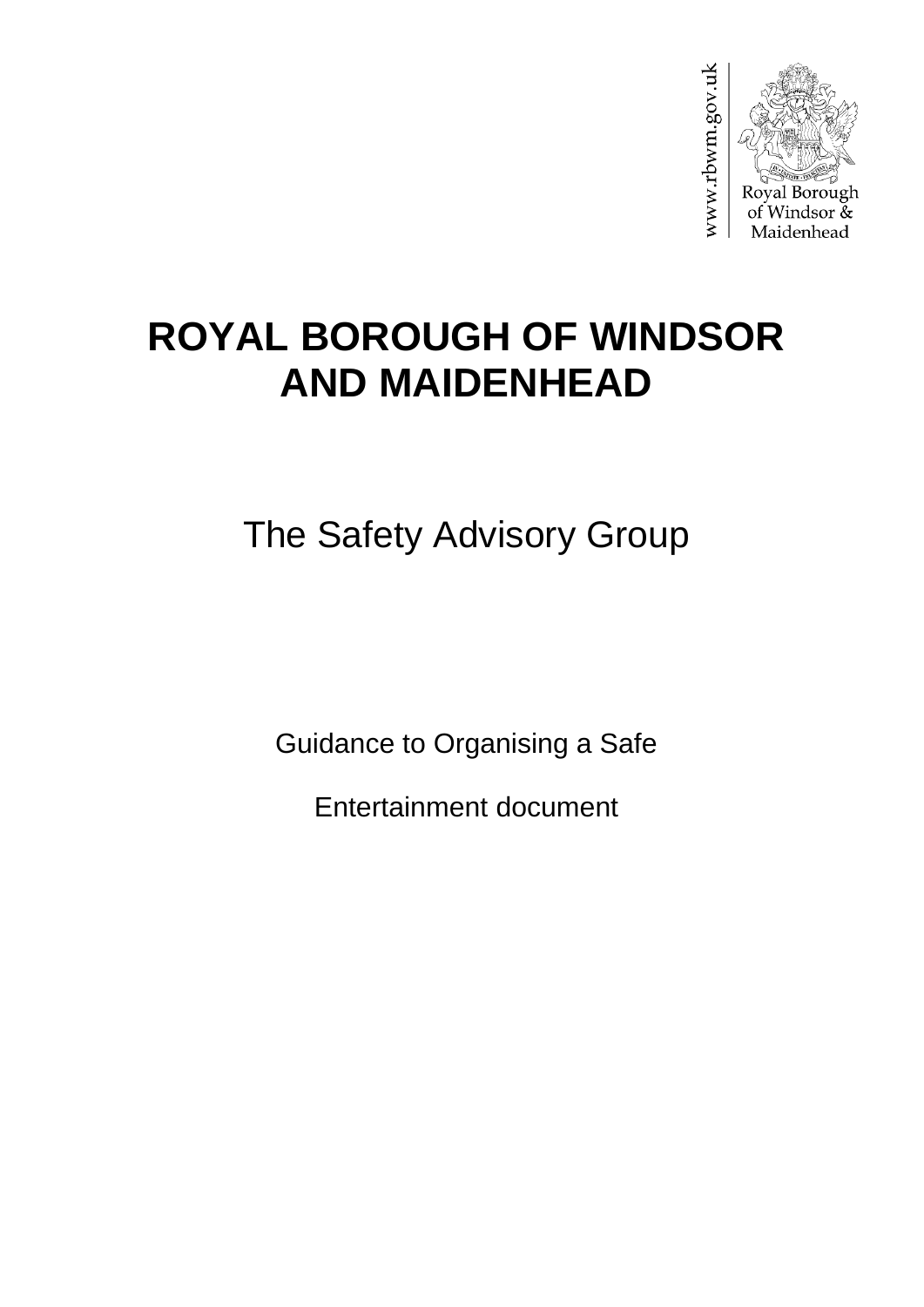## **Event Guidance Note**

## **Introduction**

This guidance pack has been designed to provide information to organisations wishing to arrange an event. The forms contained within the pack can be used for all events regardless of size, however some parts may not be relevant for smaller events.

The guide gives general advice that should be used when arranging any type of event. However, it must be remembered that events can be extremely diverse, ranging from a simple car boot sale, to a large outdoor carnival and therefore this guidance cannot be considered exhaustive. It is likely that additional guidance will be required for specialist events and larger scale activities.

Should you consider that more information is required there are many national associations and clubs who may be able to offer advice on specific types of event.

#### **Safety Advisory Group**

It is recognised that whilst public events can enhance community life in the Royal Borough, there is potential for risks to public safety and adverse environmental effects posed by the numbers of people attending such events unless proper management is in place, with input from relevant stakeholders and the emergency services. In recognition of this a Safety Advisory Group was established.

**The Safety Advisory Group exists to consider plans presented by the organisers of events and offer guidance on the contents and structure of the Event Plan. It is not the role of the Safety Advisory Group to assist in the planning of the events or writing of plans. The purpose of the Safety Advisory Group is to offer guidance in order to help organisers discharge their responsibilities. The members of the Safety Advisory Group will not accept or adopt any of the responsibilities of the organiser.**

#### **Risk assessment**

Please remember that organisers of events have a legal responsibility to ensure that Health, Safety and Welfare of any employee, volunteer helpers or contractors involved in arranging the event and to the public and participants attending.

Carrying out a detailed risk assessment should go a long way to ensuring this. All hazards associated with the event should be identified, the lever of risk assessed and appropriate action taken to reduce these risks to an acceptable level. **All events must comply with recognised safety standards and you must take all reasonable precautions to ensure the event takes place safely.**

A formal record must be kept of the risk assessments. A simple guidance note and an example form are provided with this pack. Completed forms should be retained for future reference.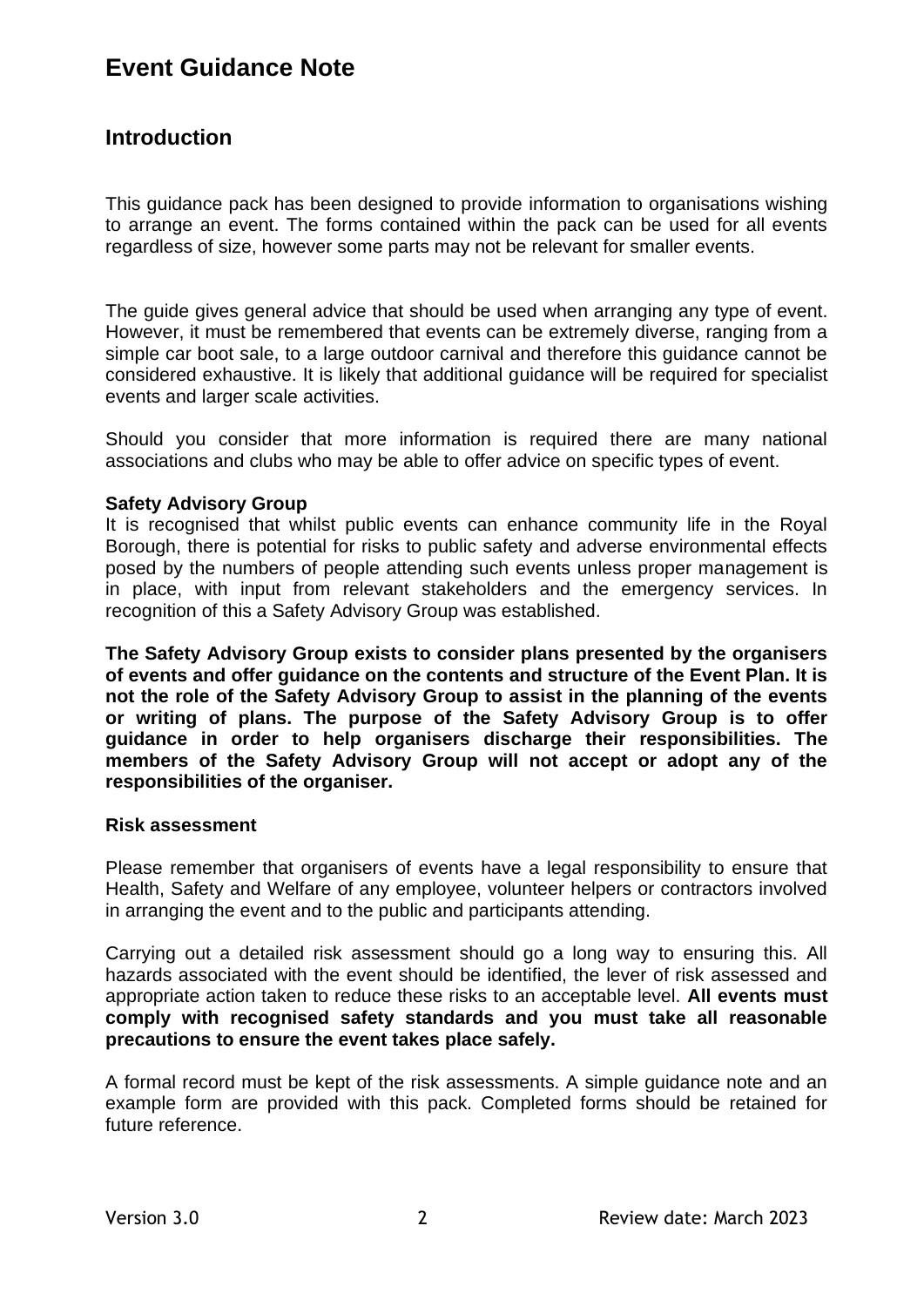Where the event consists of more than one attraction e.g. a summer fete, a written risk assessment may be required for each activity. In these circumstances, the enclosed risk assessment form can be photocopied.

Any contractors involved in the event should also carry out risk assessments. Where relevant, you should obtain copies of theses.

More information regarding risk assessments can be obtained from the Health and Safety Executive (HSE) publications at HSE Information Centre, Broad Lane, Sheffield S3 7HQ. Tel: 0845 345 0055. There is a list of recommended bibliographies at the back of this document. However, for specialist events, there may be specialist guidance.

## **Stage 1 Pre Planning**

Detailed preplanning is essential to ensure the event is successful. The following need to be considered at this stage:

- **Where**. Make sure the venue you have chosen is adequate for the proposed event. Do not forget to consider the impact on the local community, how easy it will be for people to get to the venue and any car parking requirements. Consider the suitability of the venue and any existing hazards, which may be on the site such as water hazards, overhead power lines etc. Consider whether or not emergency routes will be adequate.
- **When**. Consider the time of year, including the consequences of extreme weather conditions at an outside event. The day of the week and time will also need consideration regarding the nature of the event, noise and ease of travel etc. You will probably need to arrange lighting for an evening function. The event should not clash with any other major events in the area.
- **Who**. Identify the aims of the event. Are particular groups or types of people to be targeted, such as young children, teenagers, the elderly or disabled? If so, specific facilities may be required to accommodate them or additional stewards to ensure adequate safety standards are maintained.
- **What**. Decided on the type of activities to be held. Will there be any specific hazards such as animals or water sports? If possible also try to establish the size of the proposed event and whether or not an entrance fee will be charged.
- **Capacity**. What will the capacity of your event be? How many people can safely be managed? Will the event be ticketed? Will people be able to turn up on the day?
- **Specialist equipment**. Will the activities require the use of any specialist equipment such as bungee jumps etc? If so, does this equipment pose any specific hazards? Will a particular activity need barriers etc? Some equipment may require certificates of erection by a competent person.
- **Codes of practices***.* For all events there will be a need to comply with guidance which includes Publicly Available Specifications PAS 51:2004 – Guide to industry best practice for organizing outdoor events published by the BSI and *Code of Practice for Outdoor Events* published by the National Outdoor Events Association, both of which give advice on structures, marquees, tents and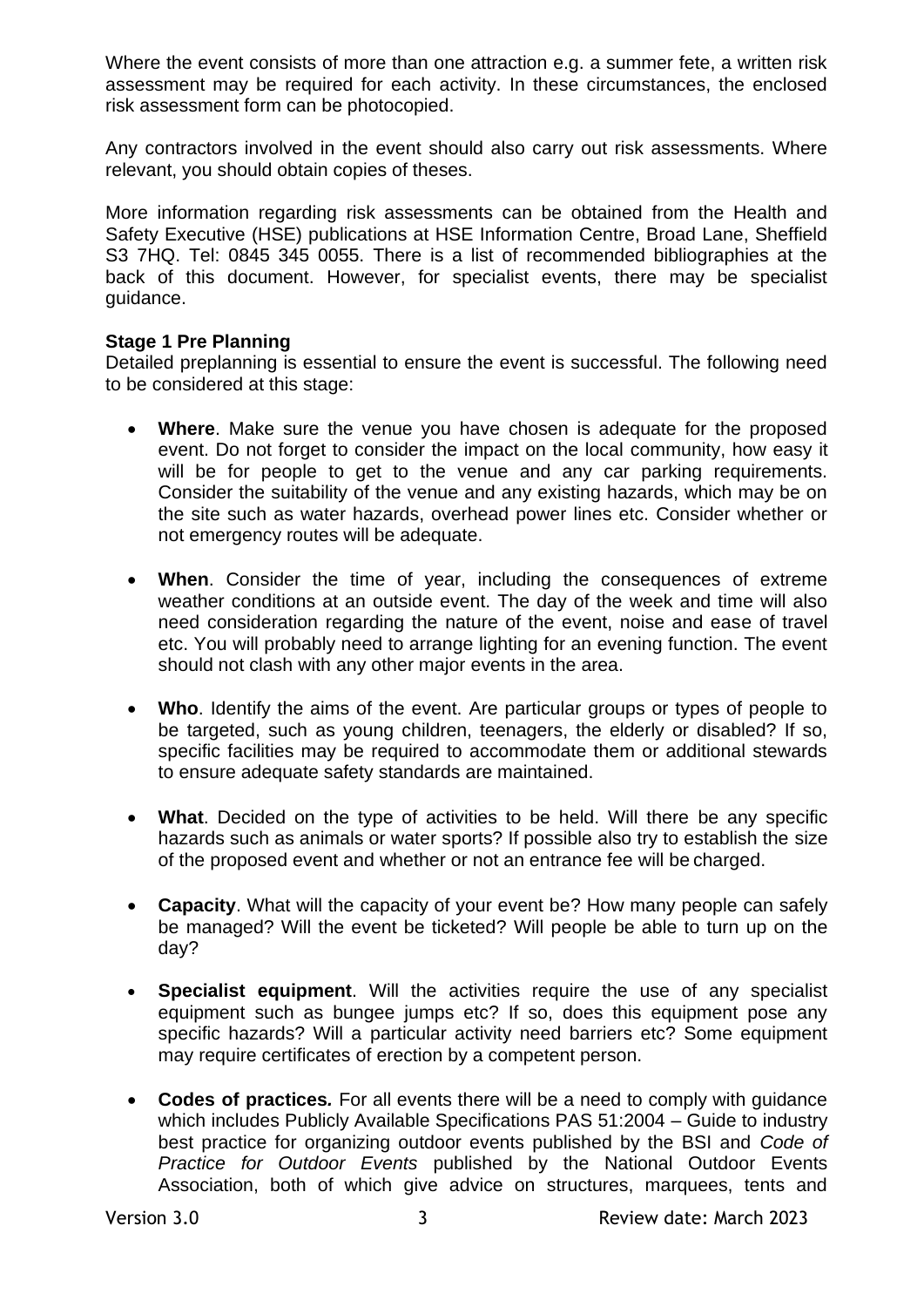electrical matters. The HSE *The Event Safety Guide* is also a very useful reference document.

- **Welfare arrangements***.* The organiser must estimate the number of attendees to the event and consider its duration. Toilet requirements should be based on these estimations. Advice is given in the *Code of Practice for Outdoor Events*  referred to above. Permanent toilets should be checked for adequacy and maintained during the event. The provision of drinking water will be necessary. Depending upon the scale of the event, refreshments and other facilities may be required. Provision also needs to be made for lost and found children, missing persons, baby changing and lost property.
- **First Aid and Medical Provision***.* The Event Organiser should carry out a medical risk assessment, taking into consideration such things as the activities, the numbers, types and age groups attending, accesses and egress, the site and structures, Health, Safety and Welfare issues. Provision of adequate numbers and types of resource (e.g. First Aiders, Ambulances, Paramedics etc.) should be based upon published guidance, especially the Event Safety Guide ("Purple" Guide) and Guide to Safety at Sports Grounds ("Green Guide"). Many organisations provide medical services but you must ensure that the organisation you choose is competent, well trained and able to meet the demands of the Event. **Medical provision for the event should not rely upon the NORMAL provision made by the statutory NHS Ambulance Service for use by the General Public (i.e. "999" system).** Further advice can be sought from the Royal Berkshire Ambulance NHS Trust.

#### **Guidance for Event Organisers regarding provision of First Aiders**

The Event Safety Guide (HSG 198) specifies the definition of a First Aider as:

*" A 'First Aider' is a person who holds a current certificate of first-aid competency issued by the three voluntary aid societies (or certain other bodies or organisations); St John Ambulance, British Red Cross Society or St Andrew's Ambulance Association. The first aider should have prior training or experience in providing first aid at crowd events.*

*Note: The completion of a 'Health and Safety at Work' or four day 'First Aid at Work' course does not necessarily qualify a person as competent to administer first aid to members of the public".*

Unfortunately the guidance is not specific about what "certain other bodies or organisations" means. It also specifies that:

*"First Aiders, ambulance and medical workers should:*

- *be at least 16 years old and not over 65 years old*
- *have no other duties or responsibilities*
- *have identification*
- *have protective clothing*
- *have relevant experience or knowledge of requirements for first aid at major public events*
- *be physically and psychologically be equipped to carry out the assigned roles*
- *Also, first aiders under 18 years old must not work unsupervised"*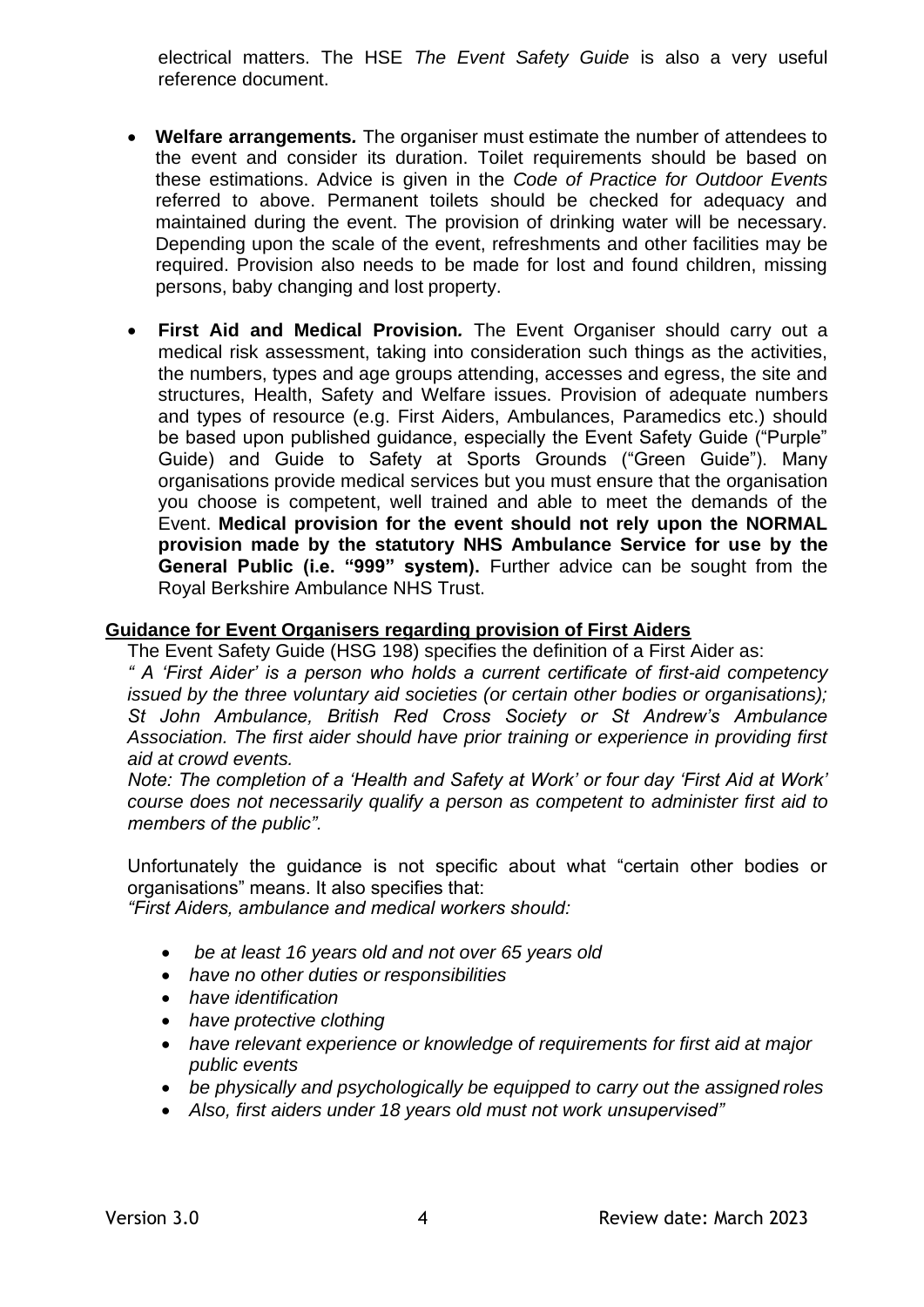## **Practical Advice for Event Organisers**

The guidance can be interpreted in several ways but the overriding factor is that the Event Organisers must satisfy themselves (and possibly others at an Inquiry) that the facilities provided for either their "employees" or the visiting public, at the event, is capable and competent to undertake the responsibilities of the work in question and have the relevant organisational back-up to deal with issues, for example medical-legal litigation, should the need arise.

First Aid at Events is not about having "a mate who does a bit of first aid equipped with a box of plasters", nor is it necessarily having the company First Aider, appointed under the Health and Safety (First Aid) Regulations 1981, providing services to members of the general public, unless they are competent and comfortable to do so. Public First Aid is a very different scenario to the workplace.

First Aiders should not have other jobs to do as well – for example stewarding or security, although that does not stop stewards or security personnel from being first aid trained. The question one must ask is if the First Aider is doing first aid, who is doing the other job that was assigned to that person.

First Aiders need to be equipped to do the job and have access to a facility in which they can work. Consider Patient confidentiality and dignity.

The best advice is to approach a recognised body that provides such services.

For further information see The Event Safety Guide or contact your First Aid Provider.

- **Special permission.** A licence may be needed if the event consists of music, dancing, singing or similar, or if it includes a display or exhibition of boxing, wrestling, judo, karate or similar sport. The procedure for licensing varies between each council, you should allow 12 weeks. Therefore the local Authority licensing officer should be contacted on 01628 685850 / 01628 685851. A fee may be charged for a licence.
- **Insurance.** All events will require Public Liability Insurance. All contractors and performers will also need their own Public Liability Cover with a £5 million Limit of Indemnity. Depending upon the nature of your organisation and the proposed event, other insurance's may also be required. Quotations should be obtained from your insurance provider.
- **Timescale**. Set out the proposed timescale and give yourself as much time as possible to organise the event. You may need as much as 9 to 12 months planning and the event should be notified to the SAG at least six months before the event is due to take place. Some specialist advice may be required and special permissions could take time. You may need to allow time for any licenses needed to be granted. Do not forget the summer can be a busy time with hundreds of events taking place within your area.
- **Event plan.** This should include all your health and safety arrangements. Once you have resolved all the issues referred to above, keep records of the proposals as a formal plan for the event. This will help you when carrying out your risk assessments.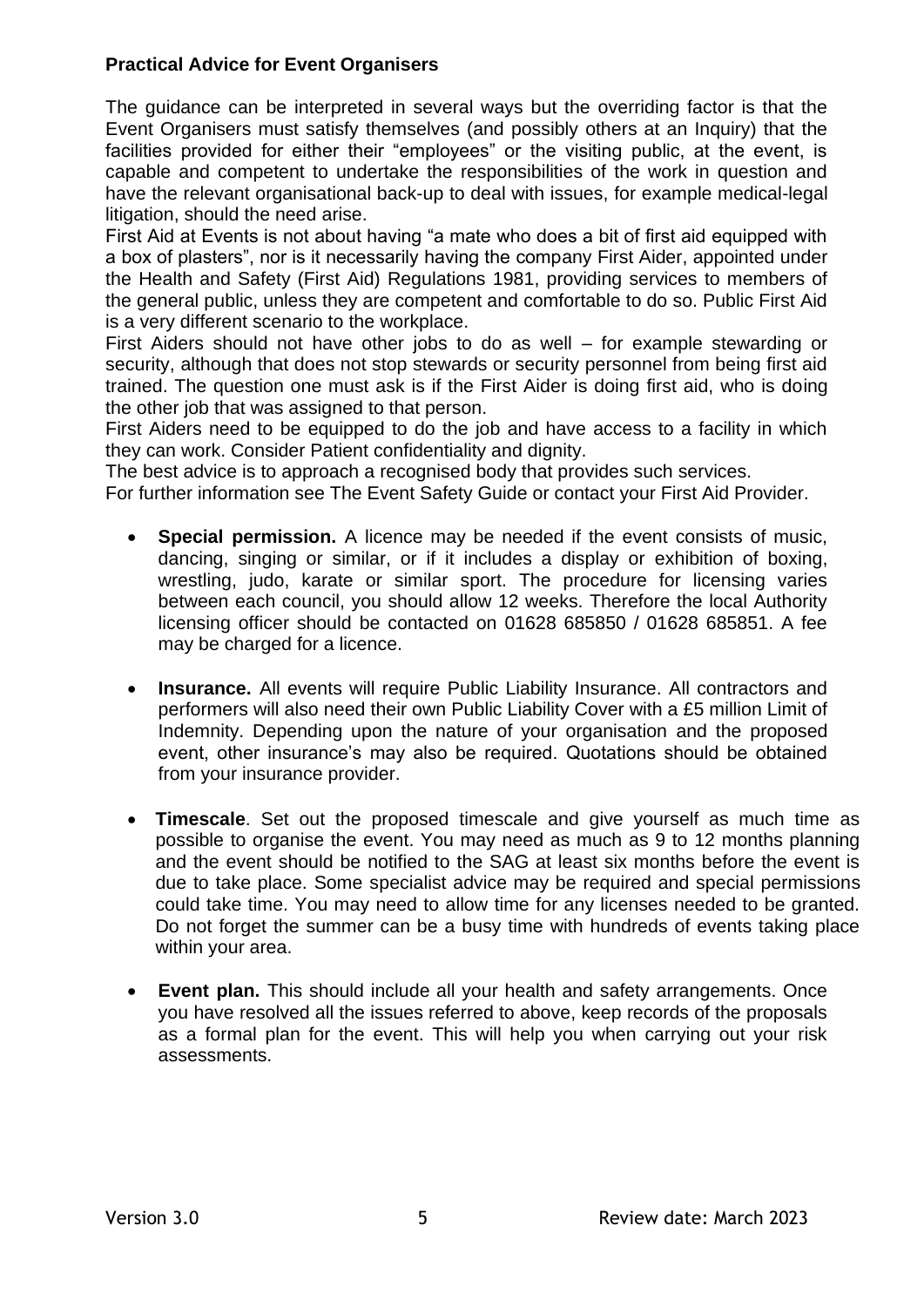### **Stage 2 – Organising the event**

Once you have decided on the fundamental objectives behind the activities, then you can start to organise the event in detail. Remember to write things down as you go and to keep the event plan up to date.

- **Establish a committee.** Identify specific responsibilities for all committee members. One person should be identified as the event manager and be responsible for liaison with other organisations such as the local authority and the emergency services. One person, with suitable experience, should be given overall responsibility for health and safety and another person co-ordination and supervision of stewards. This committee should be in operation both prior, during and immediately after the event.
- **Site plan.** Draw out a site plan identifying the position of all the intended attractions and facilities. Plan out and designate the entrance and exit points, circulation routes, vehicle access and emergency evacuation paths.
- **Emergency plan**. A formal plan should be established to deal with any emergency situations, which may arise during the event, for example fire and/ or evacuation of the site, adverse weather, overcrowding, and threats (eg terrorism, bomb). The complexity of this will depend upon the size and nature of the event itself. A simple easy to follow plan will be acceptable for a small event. You may have to liase with the emergency services, local hospitals and the local authority emergency planning officer and create a planning team to consider all potential major incidents and how you would deal with them. You will also need to consider who will manage the emergency and liaise with the Emergency Services should an emergency occur. You will also need to ensure that all those involved in the event are aware of the Emergency Plan and what to do. You may wish to organise a tabletop exercise to test your emergency plan prior to the event and invite members of the Safety Advisory Group to attend and advise.
- **Temporary structures.** Many events will require temporary structures such as staging, tents, marquees, stalls etc. Decide where this equipment is to be obtained who will erect it and what safety checks will be required. The location of any such structures should be identified on the site plan. Consider whether barriers will be required to protect the public against specific hazards such as moving machinery, barbecues, vehicles and any other dangerous displays etc. In some cases, barriers will need to have specified safety loadings dependant upon the number of people likely to attend. Temporary structures should only be obtained from experienced suppliers. The standards for lighting, emergency lighting, ingress/egress remain the same for temporary and permanent structures. RBWM Building Control can act in an advisory capacity if necessary.
- **Catering.** Ensure that all caterers have been licensed by their local authority and that they will be sensibly positioned such as away from children's activity areas and near to water supplies etc. Adequate space should be left between catering facilities to prevent any risk of fire spread. Obtain caterers' food hygiene certification. You may wish to obtain a list of their menu and charges to ensure their prices are reasonable.

•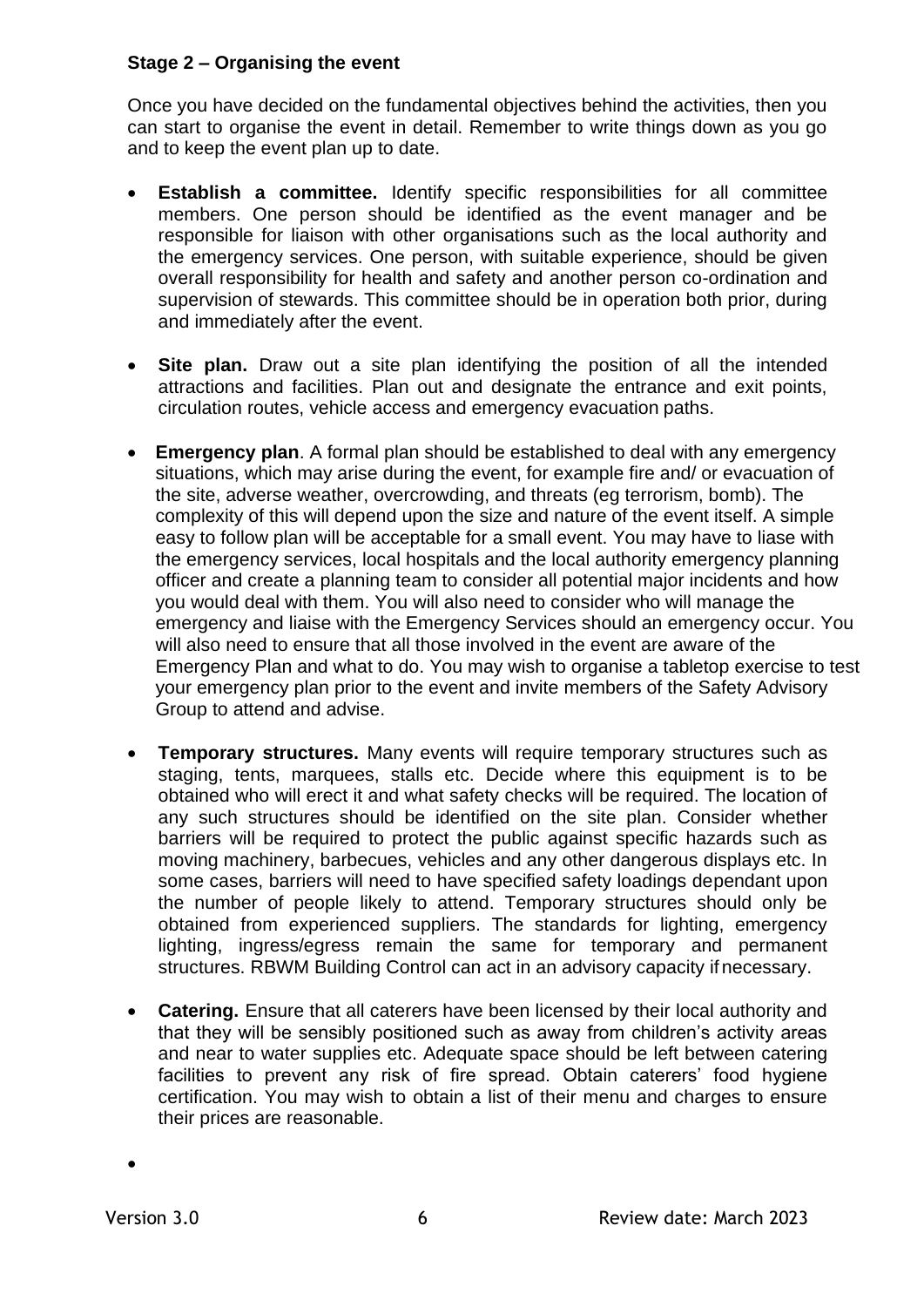- **Stewards.** Stewards at larger events must be fully briefed on all aspects of the event including crowd control and emergency arrangements. Written instructions, site plans and checklists should be provided to them. It is important that the public can easily identify.
- All stewards should be properly trained and competent, as they will need to be constantly on the lookout for hazards, which could develop during the event. They may also be required to guide vehicles, clear emergency exits, and sort out any behavioural problems. Specific training should be provided for basic first aid assistance and fire fighting. Stewards must have personal protective clothing such as hats, boots, gloves or coats. For evening events, they may need to be issued with torches. At all day events, duty rotas will be required. Only the Police have the authority to regulate traffic on the public highway.
- **Crowd control.** The type of event and the numbers attending will determine the measures needed. Consideration will need to be given to the number and positioning of barriers, and the provision of a public address system.
- **Numbers attending.** The maximum number of people the event can safely hold must be established. This may be reduced dependant upon the activities being planned. The numbers of people attending the event may have to be counted to prevent overcrowding. Remember that one particular attraction may draw large numbers of visitors. It will also be necessary to establish a crowd profile to assist in stewarding and crowd control.
- **First Aid and Medical Provision.** Medical Services are extremely busy and should be booked well in advance of the Event. Ensure that the Medical Services provider has a "Duty Order" detailing the operation of services for the event and a Contingency Plan for Major Incidents. These Plans may require validation and approval by the statutory NHS Ambulance Service.

## • **Lost and Found Children.**

It will be necessary to establish a lost and found children point. This area should be supervised by appropriately trained people.

- **Provision for Those with Special Needs.** Specific arrangements should be made to ensure disabled visitors have adequate facilities, parking and specific viewing areas and can safely enjoy the event.
- **Security.** Depending upon the nature of the event, specific security arrangements may be necessary, including arrangements for securing property overnight. Cash collection should be planned to ensure this is kept to a minimum at collection points and that regular collections are made to a secure area. Following your risk assessment, stewards or helpers collecting cash may require money belts or other carrying facilities. Counting and banking arrangements should be given careful consideration.
- **On-site traffic.** Contractors and/or performers vehicles and other traffic should be carefully managed to ensure segregation from pedestrians. It may be necessary to only permit vehicular access at specific times and not during the event itself. Separate entrances should be provided for vehicles and pedestrians with specific arrangements for emergency vehicle access. Car parking facilities will be required at most events and these will have to be stewarded. Consider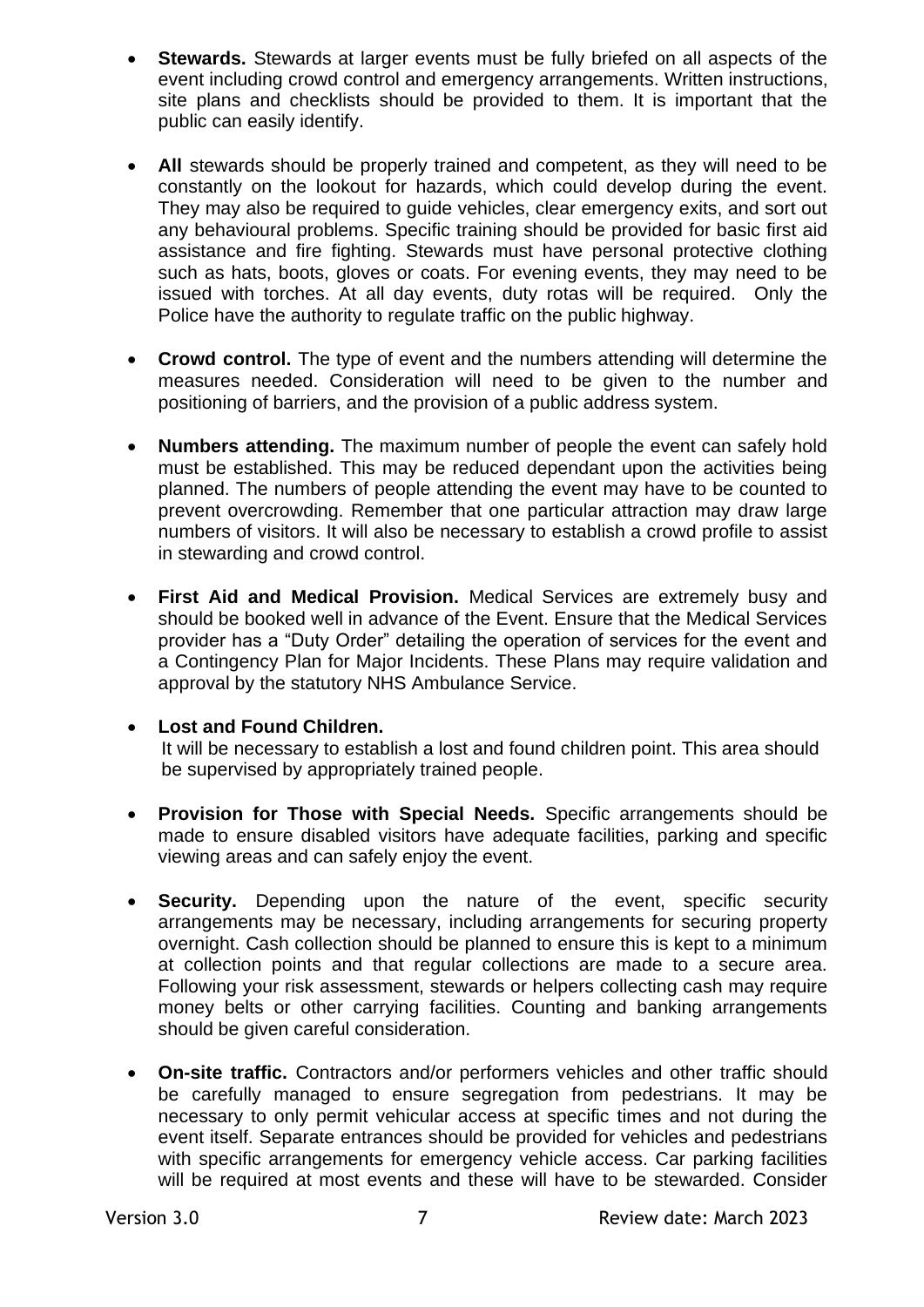where such facilities should be situated.

- **Off-site traffic.** Unplanned and uncontrolled access and egress to a site can result in a serious accident. Traffic control both inside and outside the site should be discussed with the Local Highways Authority and the Police. Adequate signs and directions should be provided in prominent positions on the approaches to the entrances. If road closures, signs on the highway, traffic diversions and/or the placement of No Waiting cones are required then an application must be made for a traffic regulation order and/or approval
- **Events on the Highway.** On the grounds of public safety neither the police nor local authority supports events that take place on the highway. For that reason serious consideration should be taken in planning events that do not involve its use.
- **Road Closures/Diversions.** Where events do take place on the highway they will generally require a road closure order authorised by the local highways authority. At least 12 weeks notice is required.

Road closures are only permissible for certain types of events. Account should also be taken of the likely effect extra traffic coming to the event will have on the area. Early consultation should take place jointly with the Police and Highway Authority. (Telephone – Police – 01753 835528 / Highways Authority – 01628 796801

- **Transportation.** The local rail and bus companies should be advised of larger events to establish if existing services will be adequate.
- **Contractors.** All contractors should be vetted to ensure they are competent to undertake the tasks required of them. Wherever possible personal references should be obtained and followed up. Ask contractors for a copy of their safety policy and risk assessments, and satisfy yourself that they will perform the task safely. Always ask to see their public liability insurance certificate, which should provide a limit of indemnity of at least £5 million. Provide contractors with a copy of the event plan and arrange liaison meetings to ensure they will work within your specified parameters.
- **Performers.** All performers should have their own insurance and risk assessments and the same considerations will apply as for contractors. Where amateur performers are being used, discuss your detailed requirements with them and ensure they will comply with your health and safety rules and event plan.
- **Facilities and utilities.** Where electricity, gas or water is to be used, detailed arrangements must be made to ensure the facilities are safe. All portable electrical appliances including extension leads etc. should be tested for electrical safety and a record kept. Any hired equipment should come with a certificate of electrical safety.

Where events are taking place outside, residual current circuit breakers should be used and if possible the power supply stepped down to 110volts**.** All cables will have to be safely channelled to eliminate any electrical and tripping hazards. Potential hazards due to extreme weather should not be overlooked at outside events.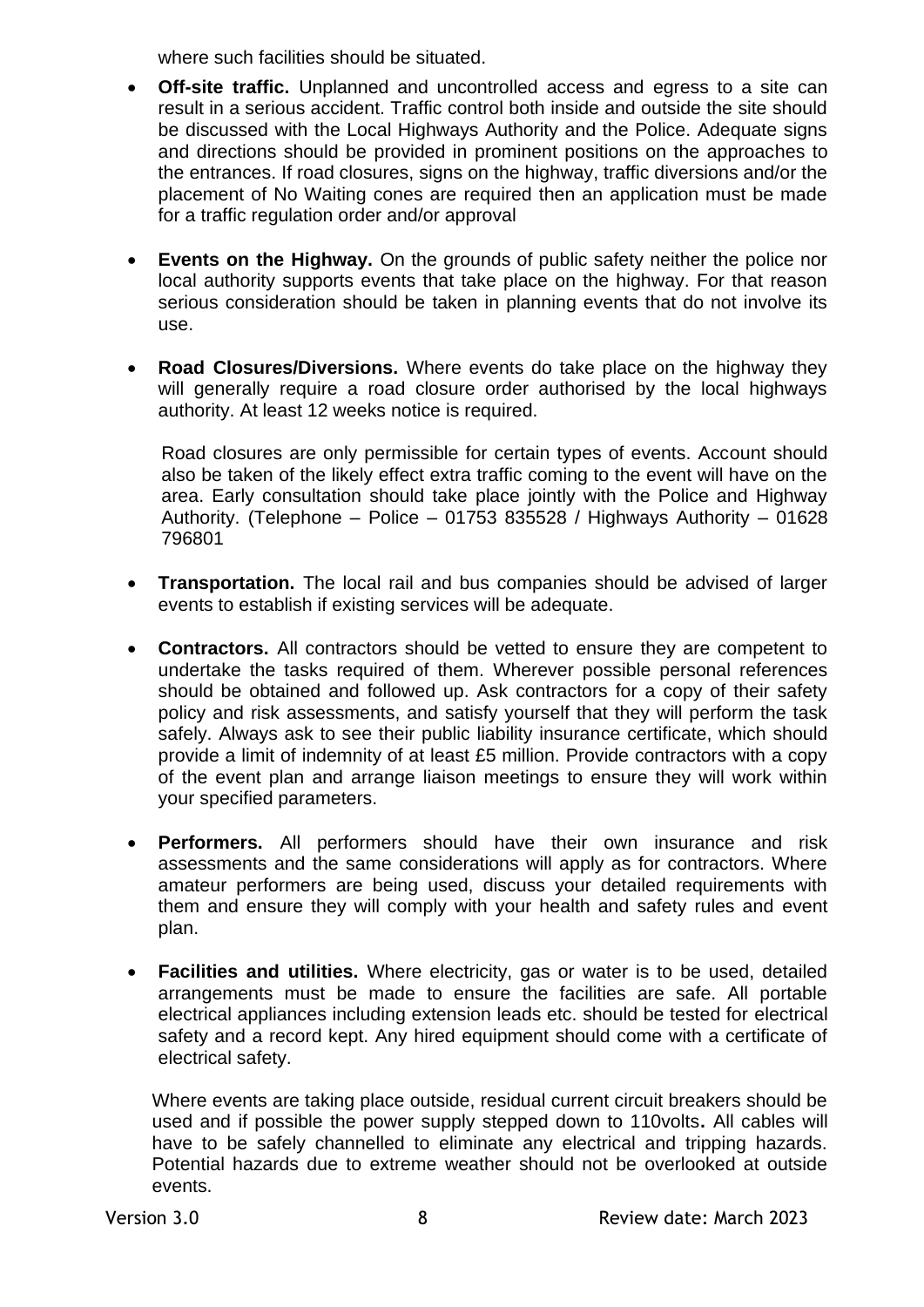Portable gas supplies for cooking should be kept to a minimum in designated areas away from the general public. The same should apply to any fuel supplies items such as portable generators etc. Generators should be suitably fenced or barriered to prevent public access from public areas. All these arrangements should be clearly shown on the site plan.

- **Contingency plans.** Consider the implications on the event of extreme weather conditions. Will the event be cancelled? Could specialist matting be hired in at short notice? Or could the event be moved to an alternative inside venue. This will involve a lot of planning and may be too complex for anything other than the smallest of events. There could also be other scenarios, which should be planned for, such as dealing with a disappointed crowd if the main attraction has not turned up.
- **Clearing up.** Arrangements may be required for waste disposal and rubbish clearance both during and after the event. Individuals should be designated specific responsibilities for emptying rubbish bins and clearing the site. There may be some hazardous waste for advice on waste disposal contact the Local Authority on 01628 683800.
- **Risk assessments.** Taking all the above into consideration, you should establish which specific hazards require individual risk assessment. Initial assessments should be undertaken and any remedial action specified in the updated event plan. A timescale should be specified where necessary.

## **Stage 3 – Final preparations**

Just prior to the event a detailed safety check will have to be carried out. This should include the following:

- **Routes.** Ensure clear access and exit routes and adequate circulation within the site. Pay particular attention to emergency routes
- **Inspections.** A checklist is provided as an example. A walk through inspection of the site should be carried out immediately prior to, during and after the event to identify any potential hazards and to check out communications are working. You may want to carryout more than one inspection during the event. All defects should be noted and also the remedial action taken. These checklists should be retained for future reference.
- **Siting.** Make sure that all facilities and attractions are correctly sited as per your site plan. Be certain that the first aid facilities, fire extinguishers and any cash collection boxes are in place. Check waste bins are in their correct locations.
- **Signage.** Ensure adequate signage is displayed where necessary. This should include emergency exits, first aid points, fire points, information and lost/found children points and other welfare facilities such as toilets and drinking water.
- **Vehicles.** Check that all contractors, performers and exhibitors vehicles have been removed from the site or parked in the designated area before the public are permitted to enter.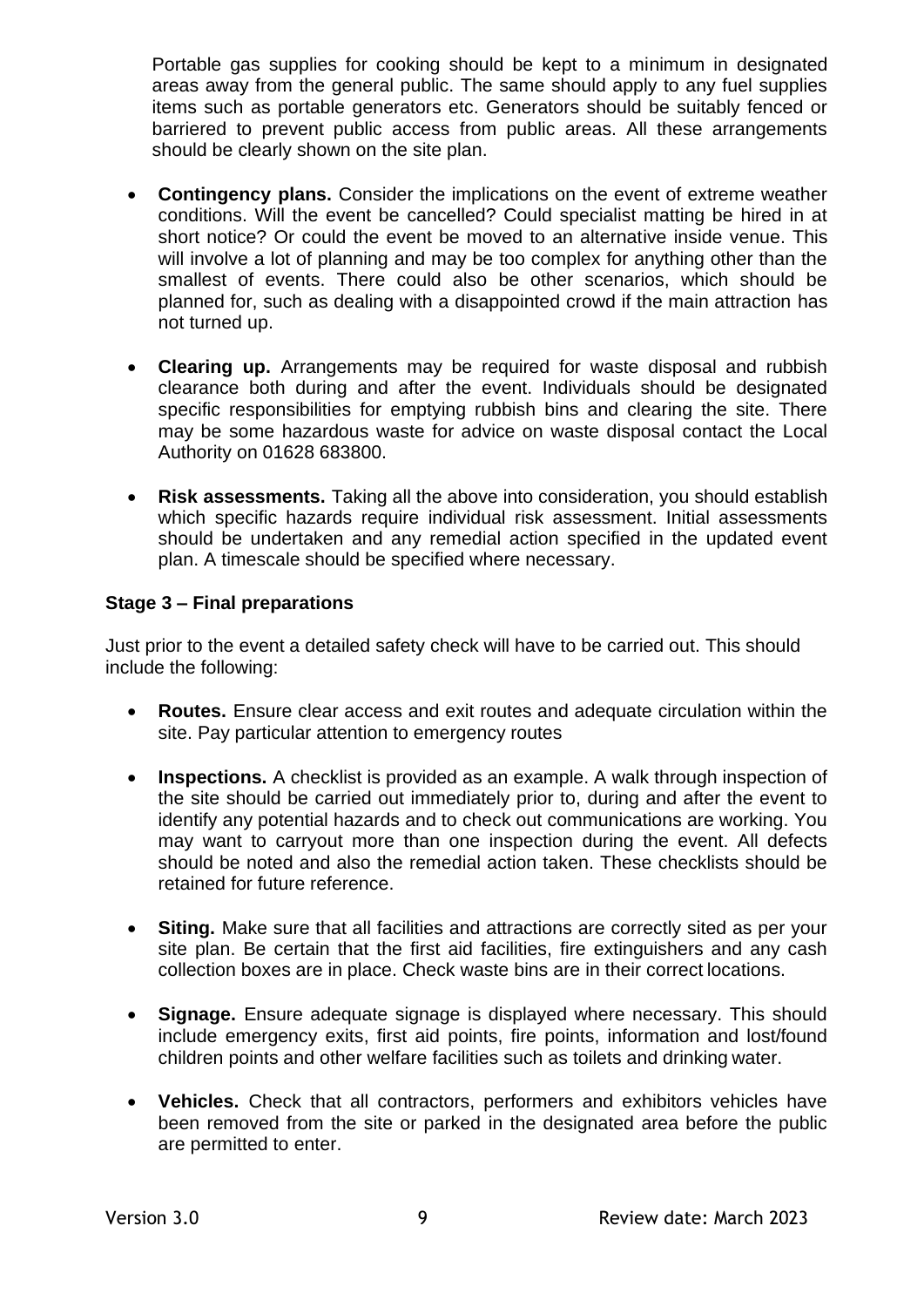- **Structures.** Ensure all staging, seating, marquees and lighting structures have been erected safely and that certification has been obtained from the relevant contractors as a record of this.
- **Barriers.** Check that all barriers and other protection against hazards are securely in place and there is no risk of falling from staging or other facilities.
- **Stewards.** Make sure that all staff have arrived and are in their correct location. Ensure all stewards are wearing the correct clothing for easy identification.
- **Lighting.** Check all lighting is working, including any emergency lighting.
- **Public information.** Make sure the public address system is working and can be heard in all areas
- **Briefing.** Check that all stewards and staff have been fully briefed and understand their responsibilities.

#### **Stage 4 – After the event**

- **Site condition.** After the event, another inspection should be carried out to make sure nothing has been left on the site, which could be hazardous to future users. This inspection should also identify any damage, which may have been caused during the event. If any structures are left overnight, it must be ensured they are left in a safe condition and are safe from vandalism etc. If numerous structures are left, specific security arrangements may be required.
- **Accidents.** If an accident occurs, the names and addresses of witnesses should be obtained, photographs taken and a report made by the organisers. An accident form should be completed and a copy sent to the landowner. A sample accident reporting form is included in the pack. You will also need to advise your own insurance company. If any accident or dangerous occurrence is reported, action must be taken to prevent any further incidents taking place.
- **Claims.** Should any person declare an intention to make a claim following an alleged incident associated with the event, you should contact your insurers immediately. They may also require a completed accident form.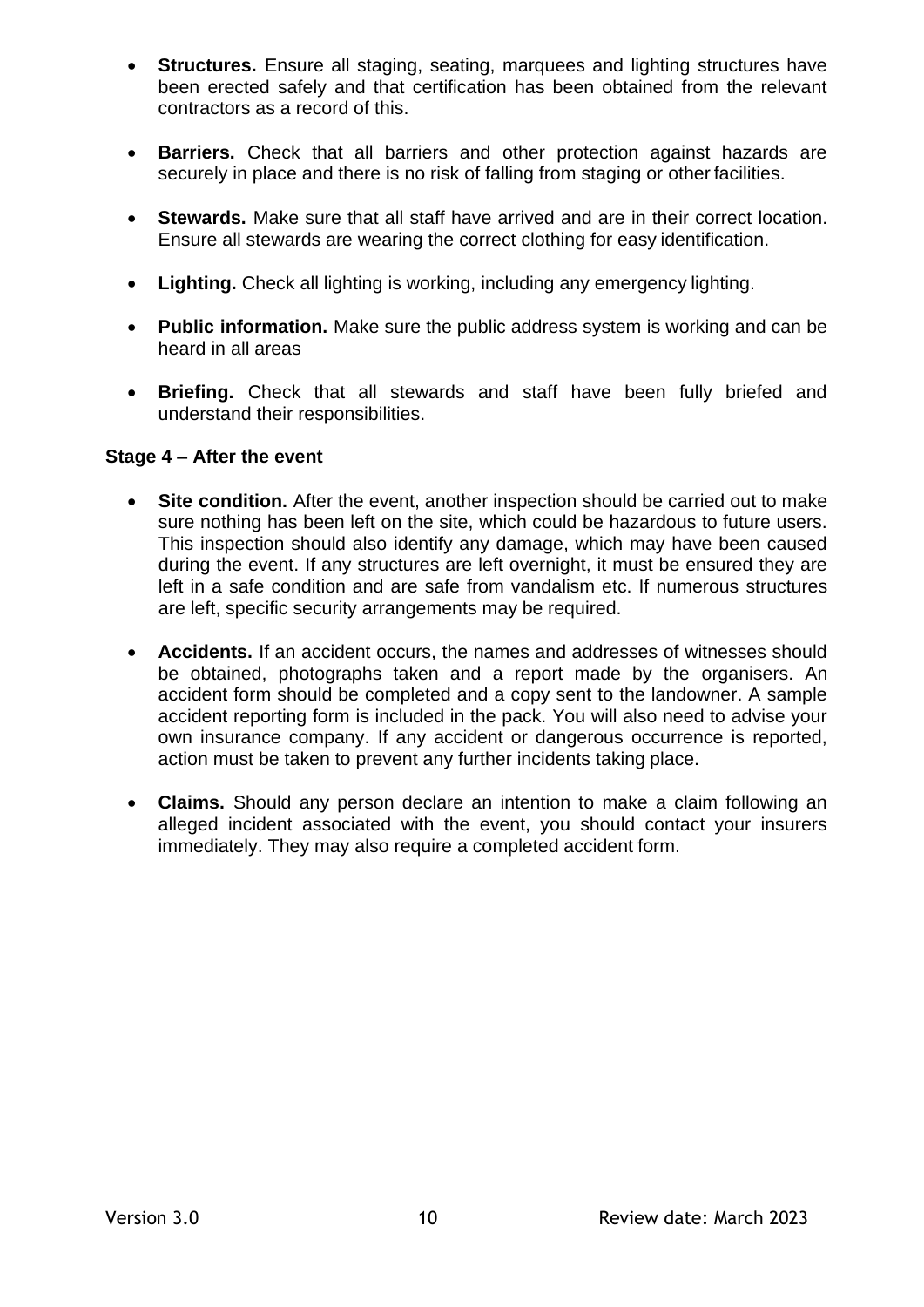## **Useful Telephone Numbers**

| <b>South Central Ambulance Service (NHS Trust)</b> |
|----------------------------------------------------|
| 07738 480977                                       |
|                                                    |
| 01753 835528 / 08458 505505                        |
|                                                    |
| 01189 452 888                                      |
|                                                    |
| 01628 683840                                       |
| 01628 683600                                       |
| 01628 796870                                       |
| 01628 796801                                       |
| 01628 796405                                       |
| 01628 796485                                       |
|                                                    |
| 01628 685849                                       |
|                                                    |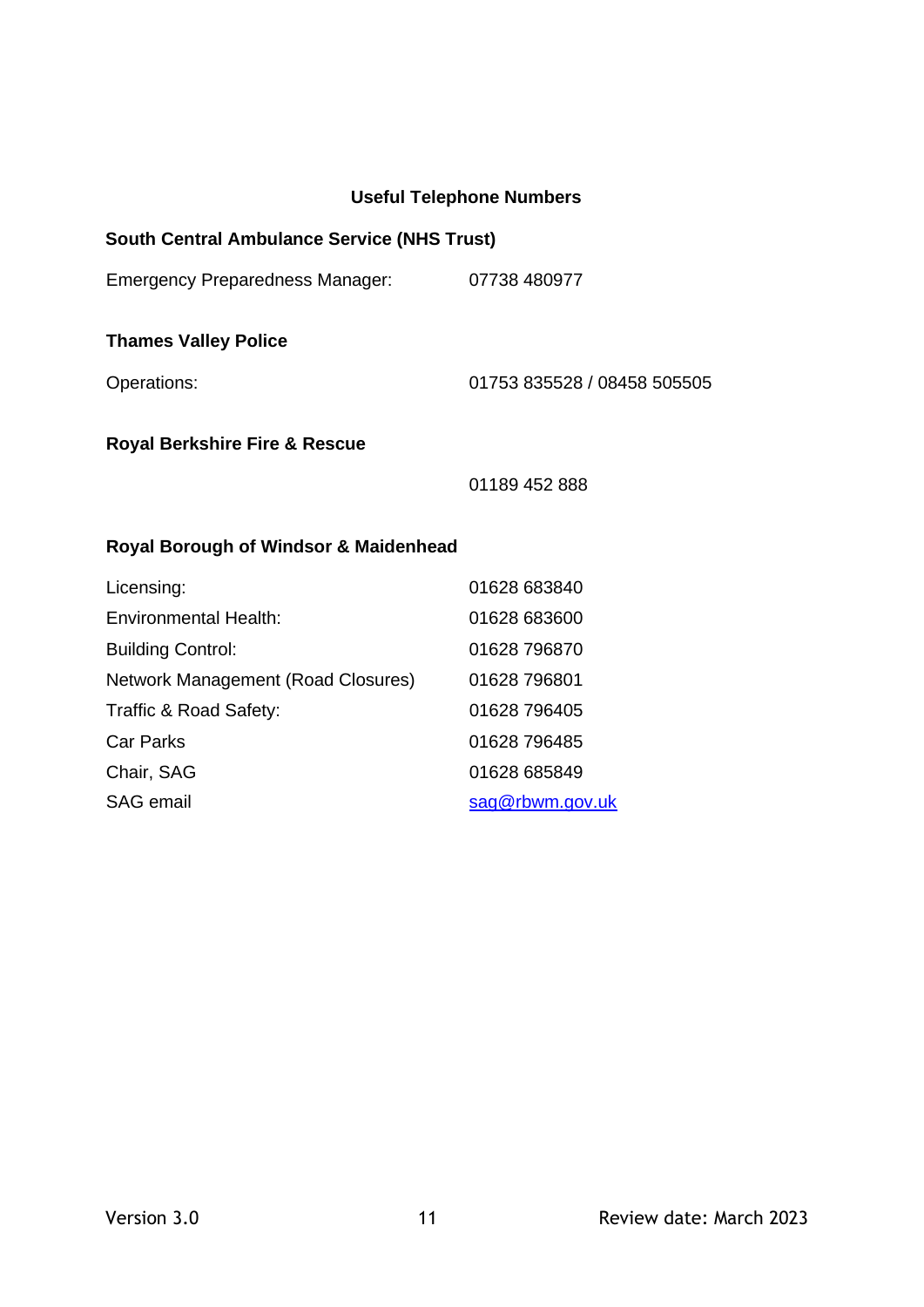## **Event Guidance Notes Checklist For Stage 1 – 3**

## **Introduction**

To ensure that you have fully considered and acted upon all the issues raised in Stages 1 – 3 of this Form (Pre-planning; Organising the Event; Final Preparation) tick them off below. An **action** column has been provided to allow you to monitor progress. Space has been given at the foot of each stage to allow for brief notes.

## **Stage 1 Pre-planning**

|                                               | <b>Done</b><br>✓ | To Do<br>✓ | <b>By When</b> | <b>By Whom</b> |
|-----------------------------------------------|------------------|------------|----------------|----------------|
| Where                                         |                  |            |                |                |
| (Who owns the land)                           |                  |            |                |                |
| When                                          |                  |            |                |                |
| Who                                           |                  |            |                |                |
| What                                          |                  |            |                |                |
| Specialist equipment                          |                  |            |                |                |
| Code of Practice (e.g. Event Safety<br>Guide) |                  |            |                |                |
| Welfare arrangements                          |                  |            |                |                |
| Special permission                            |                  |            |                |                |
| Insurance                                     |                  |            |                |                |
| Timescale                                     |                  |            |                |                |
| Draft Event Plan                              |                  |            |                |                |
| Draft Site Plan                               |                  |            |                |                |
| <b>Draft Medical Plan</b>                     |                  |            |                |                |
| Contact / book 1 <sup>st</sup> Aider          |                  |            |                |                |

### **Notes:**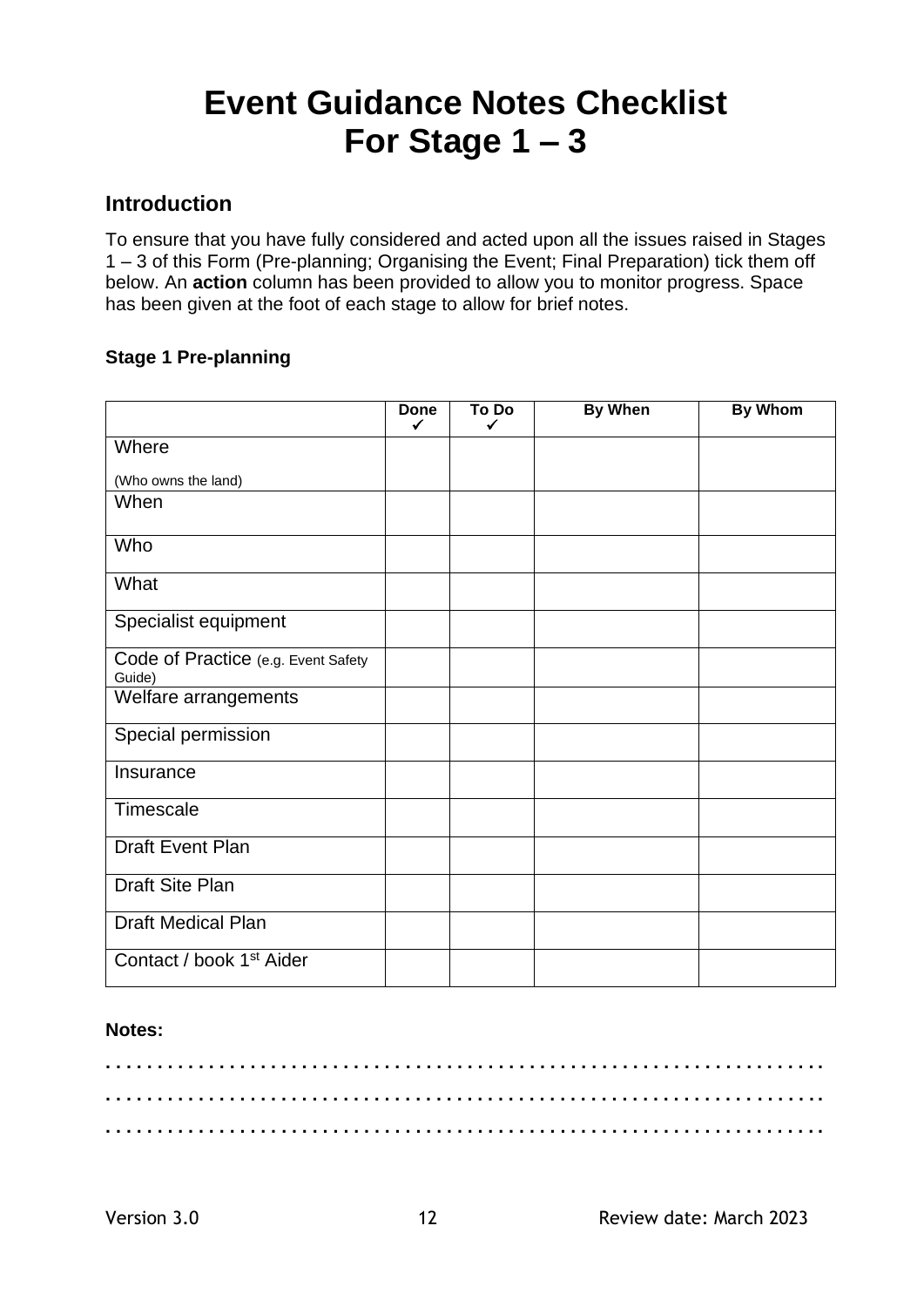## **Stage 2 – Organising the Event**

|                                                | <b>Done</b><br>✓ | To Do<br>✓ | <b>By</b><br>When | By<br>Whom |
|------------------------------------------------|------------------|------------|-------------------|------------|
| Establish a committee                          |                  |            |                   |            |
| Liaison - Emergency Services - Local Authority |                  |            |                   |            |
| <b>Site Plans</b>                              |                  |            |                   |            |
| Temporary structures                           |                  |            |                   |            |
| Catering                                       |                  |            |                   |            |
| <b>Stewards</b>                                |                  |            |                   |            |
| Crowd control                                  |                  |            |                   |            |
| Numbers attending                              |                  |            |                   |            |
| Provision for disabled                         |                  |            |                   |            |
| Security                                       |                  |            |                   |            |
| On-site traffic                                |                  |            |                   |            |
| Off-site traffic                               |                  |            |                   |            |
| Road closure applied<br>(if applicable)        |                  |            |                   |            |
| Transportation                                 |                  |            |                   |            |
| Contractors                                    |                  |            |                   |            |
| Performers                                     |                  |            |                   |            |
| <b>Facilities &amp; Utilities</b>              |                  |            |                   |            |
| Draft contingency plan                         |                  |            |                   |            |
| Draft event plan                               |                  |            |                   |            |
| Draft site plan                                |                  |            |                   |            |
| Draft medical plan                             |                  |            |                   |            |
| Draft emergency plan                           |                  |            |                   |            |
| Clearing up                                    |                  |            |                   |            |
| Risk assessment                                |                  |            |                   |            |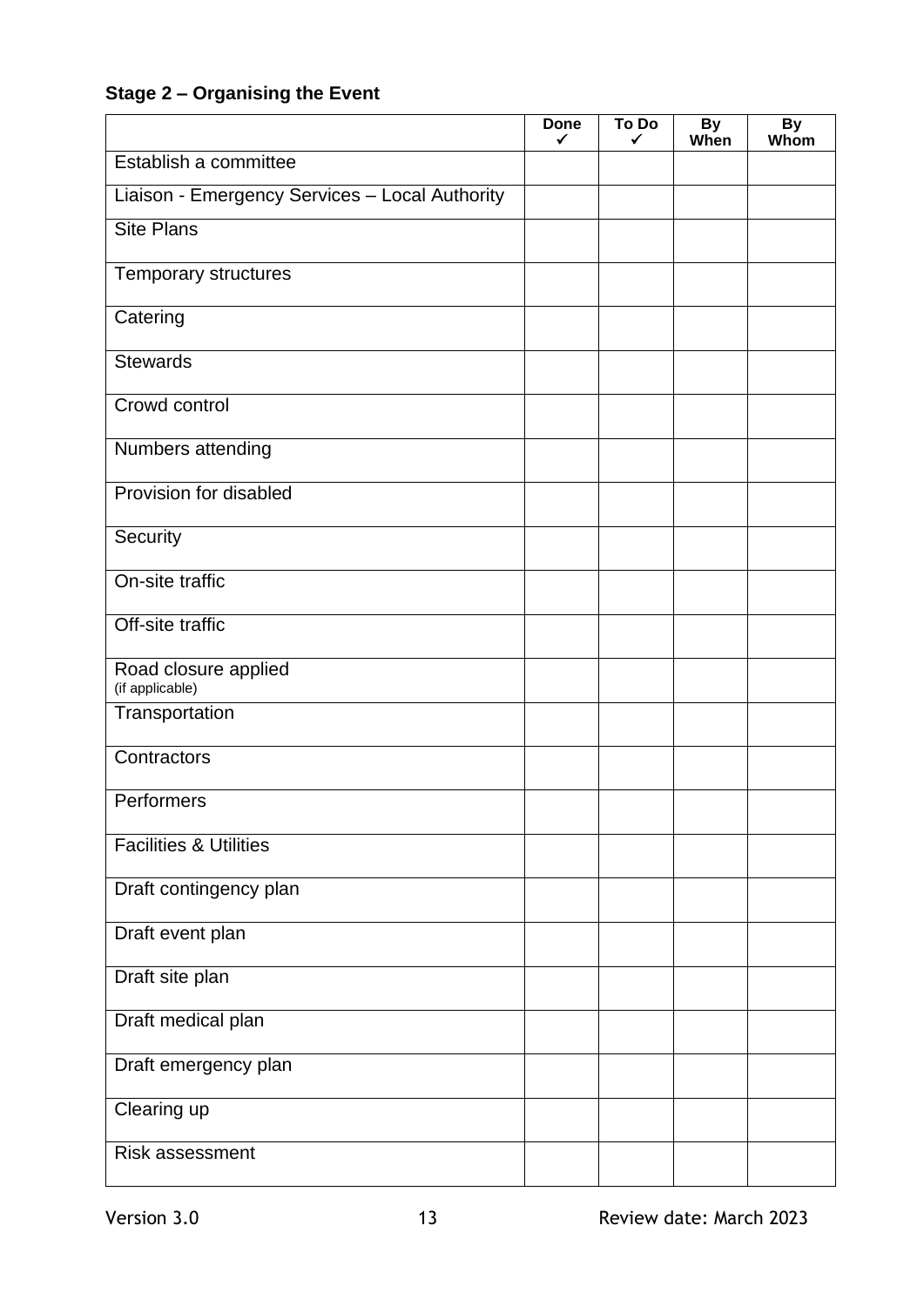#### **Notes:**

## **Stage 3 – Final Preparations**

|                                           | <b>Done</b><br>$\checkmark$ | To Do<br>✓ | <b>By</b><br>When | By<br>Whom |
|-------------------------------------------|-----------------------------|------------|-------------------|------------|
| Routes, including emergency routes in/out |                             |            |                   |            |
| Inspection                                |                             |            |                   |            |
| Siting                                    |                             |            |                   |            |
| Signage                                   |                             |            |                   |            |
| Vehicles                                  |                             |            |                   |            |
| <b>Structures</b>                         |                             |            |                   |            |
| Lighting                                  |                             |            |                   |            |
| Public address                            |                             |            |                   |            |
| <b>Briefing</b>                           |                             |            |                   |            |
| Final contingency plan                    |                             |            |                   |            |
| Final event plan                          |                             |            |                   |            |
| Final site plan                           |                             |            |                   |            |
| Final medical plan                        |                             |            |                   |            |
| Final emergency plan                      |                             |            |                   |            |

## **Notes:**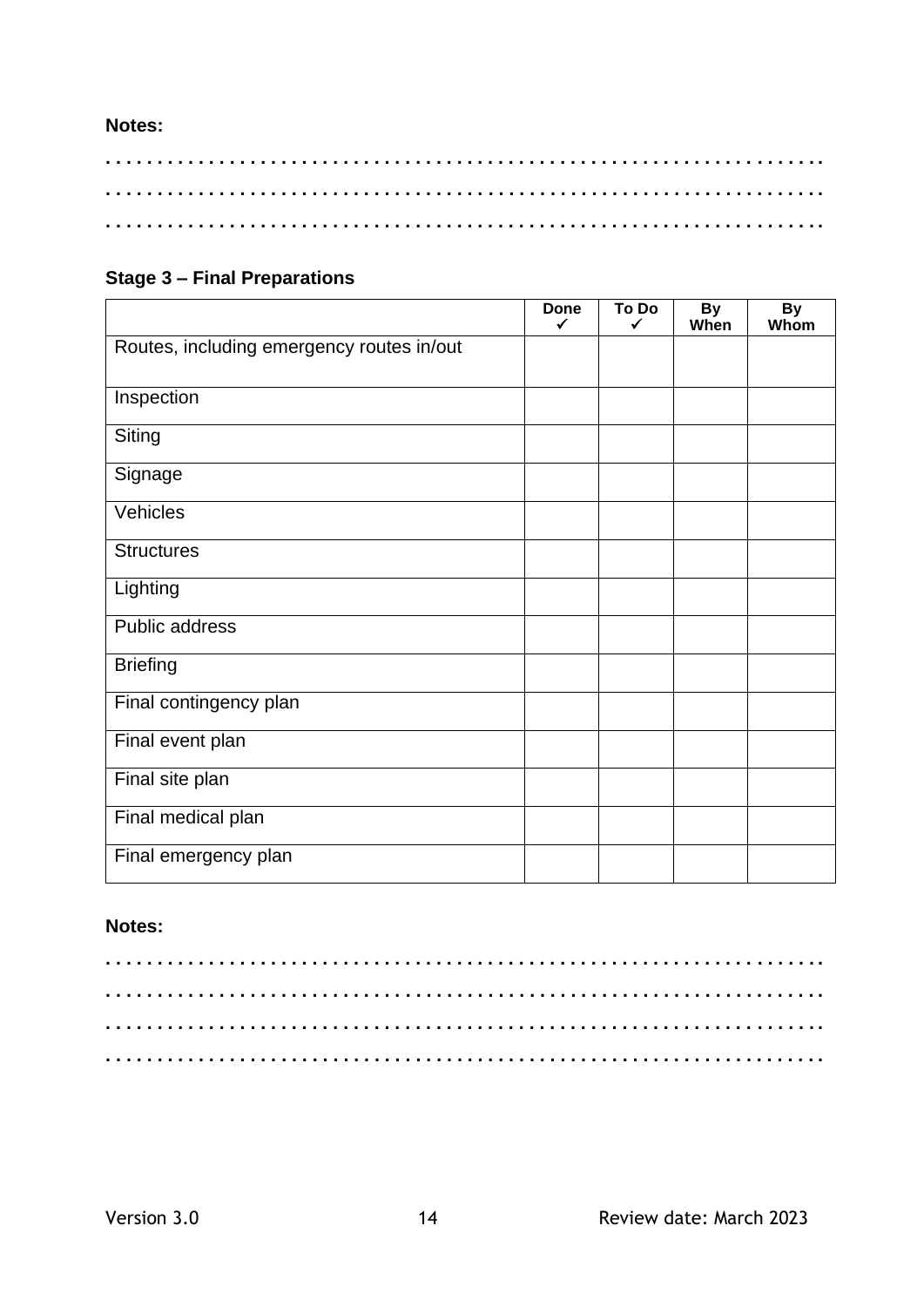## **Event Risk Assessment Guidance Notes & Form**

A full risk assessment should be carried out for all events. This will be a legal requirement in many circumstances. The following guidance should aid you in carrying out your risk assessments. A form to record your findings has also been provided. This form can be photocopied as many times as is required.

## **Identifying the hazards – a hazard is something with the potential to cause harm**

All hazards should be identified including those relating to the individual activities and any equipment. The following should be taken into account:

- Any slipping, tripping or falling hazards.
- Hazards relating to fire risks or fire evacuation procedures.
- Any chemicals or other substances hazardous to health e.g. dust or fumes.
- Moving parts of machinery.
- Any vehicles on site.
- Electrical safety e.g. use of any portable electrical appliances.
- Manual handling activities.
- High noise levels.
- Poor lighting, heating or ventilation.
- Any possible risk from specific demonstrations or activities.
- Crowd intensity and pinch points.
- Criminal or terrorist activity.

This list is by no means exhaustive and care should be taken to identify any other hazards associated with the activities at the event.

## **Identifying those at risk**

For each hazard identified, list all those who may be affected. Do not list individuals by name, just list groups of people. The following should be taken into account:

- Stewards.
- Employees.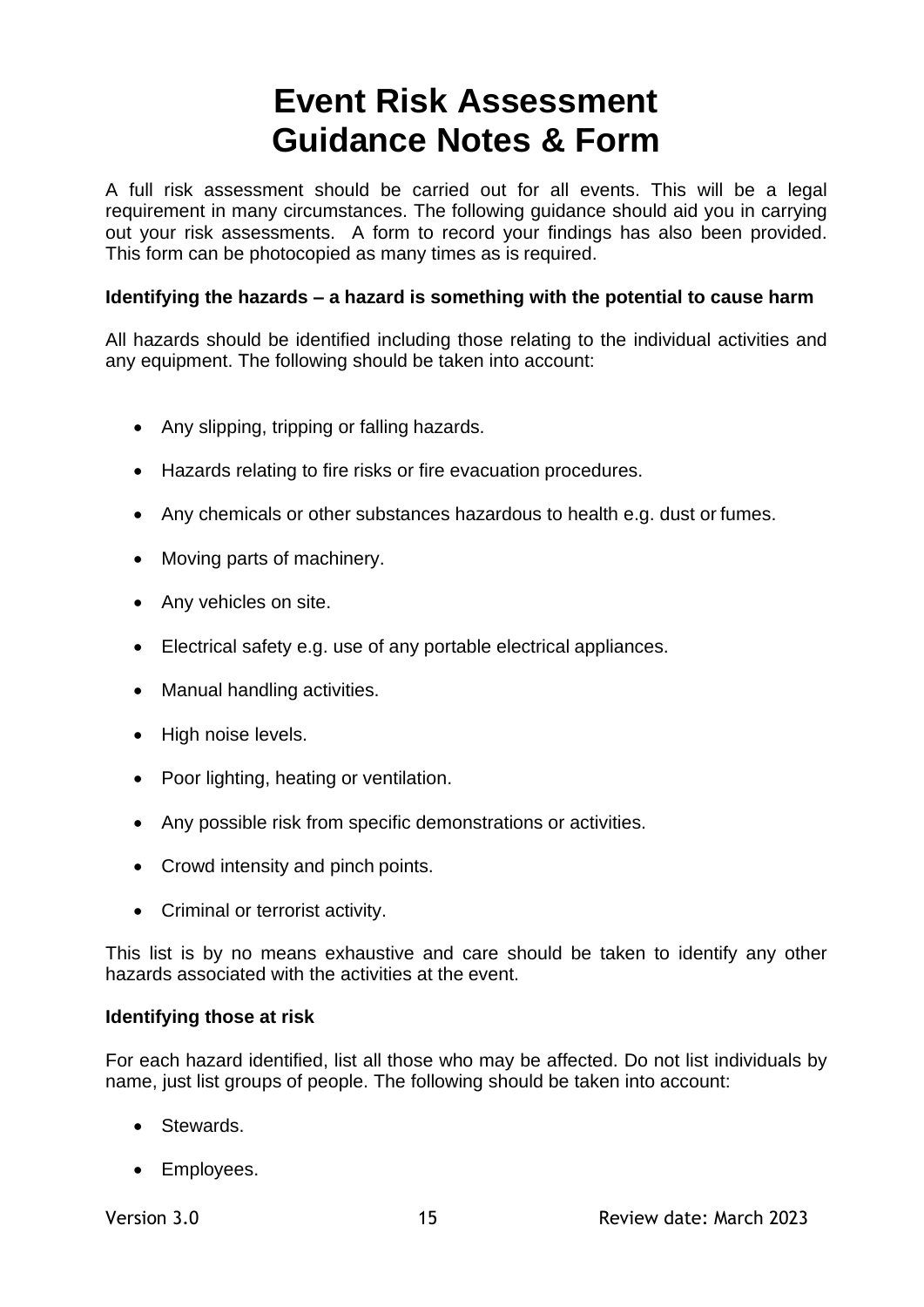- Volunteers. Contractors.
- Vendors, exhibitors and performers.
- Members of the public.
- Disabled persons.
- Children & elderly persons.
- Potential trespassers.
- Expectant mothers.
- Local residents.

## **Areas to consider**

- Type of event.
- Potential major incidents.
- Site hazards including car parks.
- Types of attendees such as children, elderly persons and the disabled.
- Crowd control, capacity, access and egress and stewarding.
- Provision for the emergency services i.e. clear access and egress to site at all times.
- Provision of first aid.
- Provision of appropriate facilities i.e. toilets for the public, missing and found persons point, changing facilities for exhibitors and food handlers.
- Fire, security and cash collection.
- Health & safety issues.
- Exhibitors & demonstrations.
- Amusement & attractions.
- Structures.
- Waste management.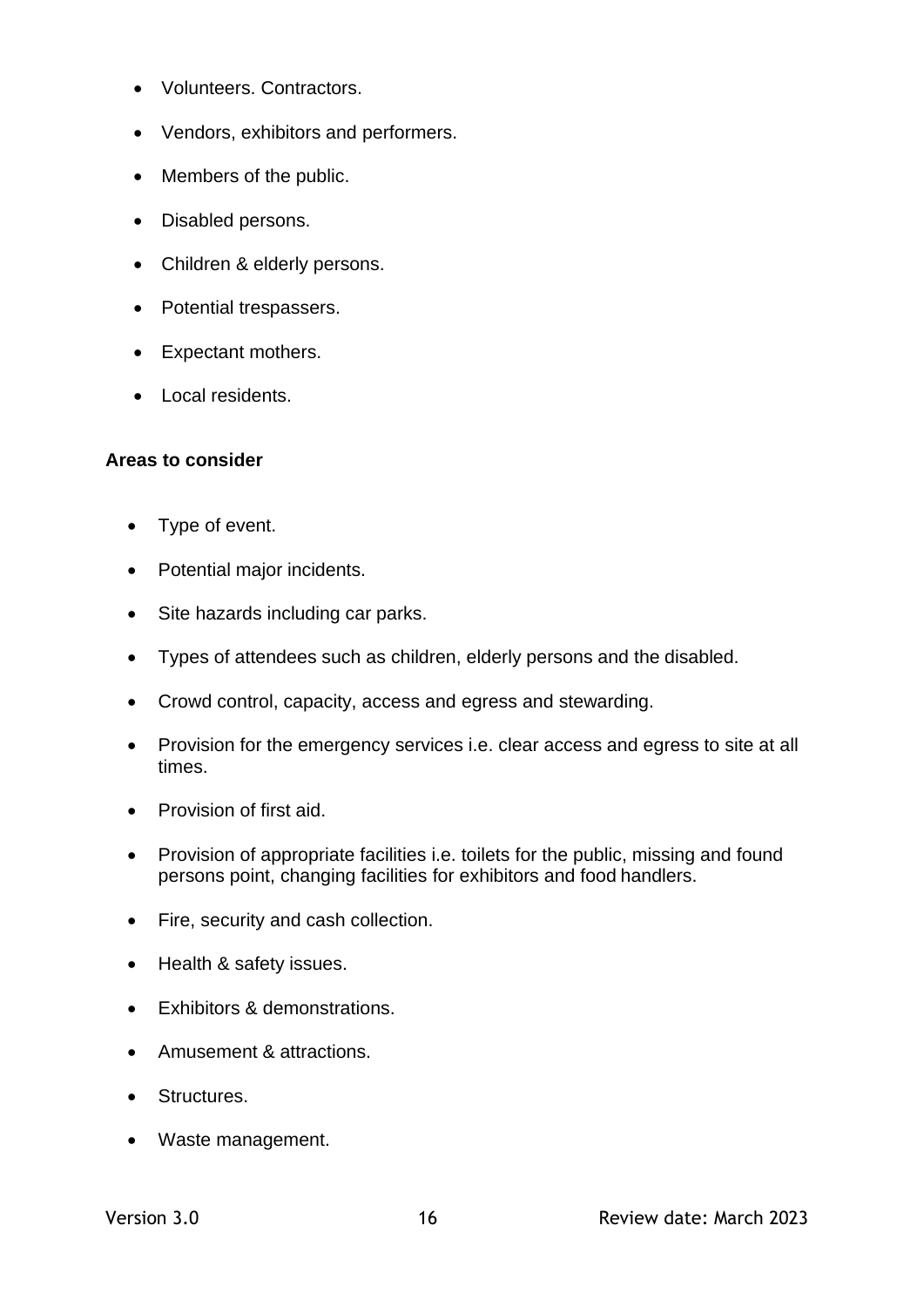### **Assessing the risk**

The extent of the risk arising from the hazards identified must be evaluated and existing control measures taken into account. The risk is the likelihood of the harm arising from the hazard. You should list the existing controls and assess whether or not any further controls are required. The following should be taken into account:

- Any information, instruction and training regarding the event and the activities involved.
- Compliance with legislative standards, codes of good practice and British Standards.
- Whether or not the existing controls have reduced the risk as far as is reasonably practicable.

#### **Further action necessary to control the risk**

- **High** An unsecured inflatable being used in adverse weather conditions by young children.
- **Medium** A display of animals in a roped of area.
- **Low** A mime artist performing amongst the crowd.

For each hazard, rate the risks – if the harm is very likely it scores 5 under likelihood, if it is very unlikely it scores 1. If the harm does arise, what will the severity be – worst case, a bad head injury is critical whereas a bruise means that it is minor. If you take the likelihood factor and multiply it by the severity factor, you get a risk factor i.e. likelihood x severity  $=$  risk. Risks that score low do not require much intervention, those which score highly deserve to be treated with respect and care should be taken to avoid or minimise them. You should rate the risk on the basis of the current controls in place.

|                        | Severity:   | 5 – Major                           | $3 -$ Serious |                       | $1 -$ Minor                                                      |
|------------------------|-------------|-------------------------------------|---------------|-----------------------|------------------------------------------------------------------|
| <b>Risk Evaluation</b> | Likelihood: | $5 - High$                          | $3 -$ Medium  |                       | $1 - Low$                                                        |
|                        |             | Severity X Likelihood = Risk-rating |               | High<br>Medium<br>Low | <b>Priority Rating Score</b><br>$15 - 25$<br>$5 - 10$<br>$1 - 4$ |

For each risk consider whether or not it can be eliminated completely. If it cannot, then decide what must be done to reduce it to an acceptable level. Only use personal protective equipment as a last resort when there is nothing else you can reasonably do. Consider the following: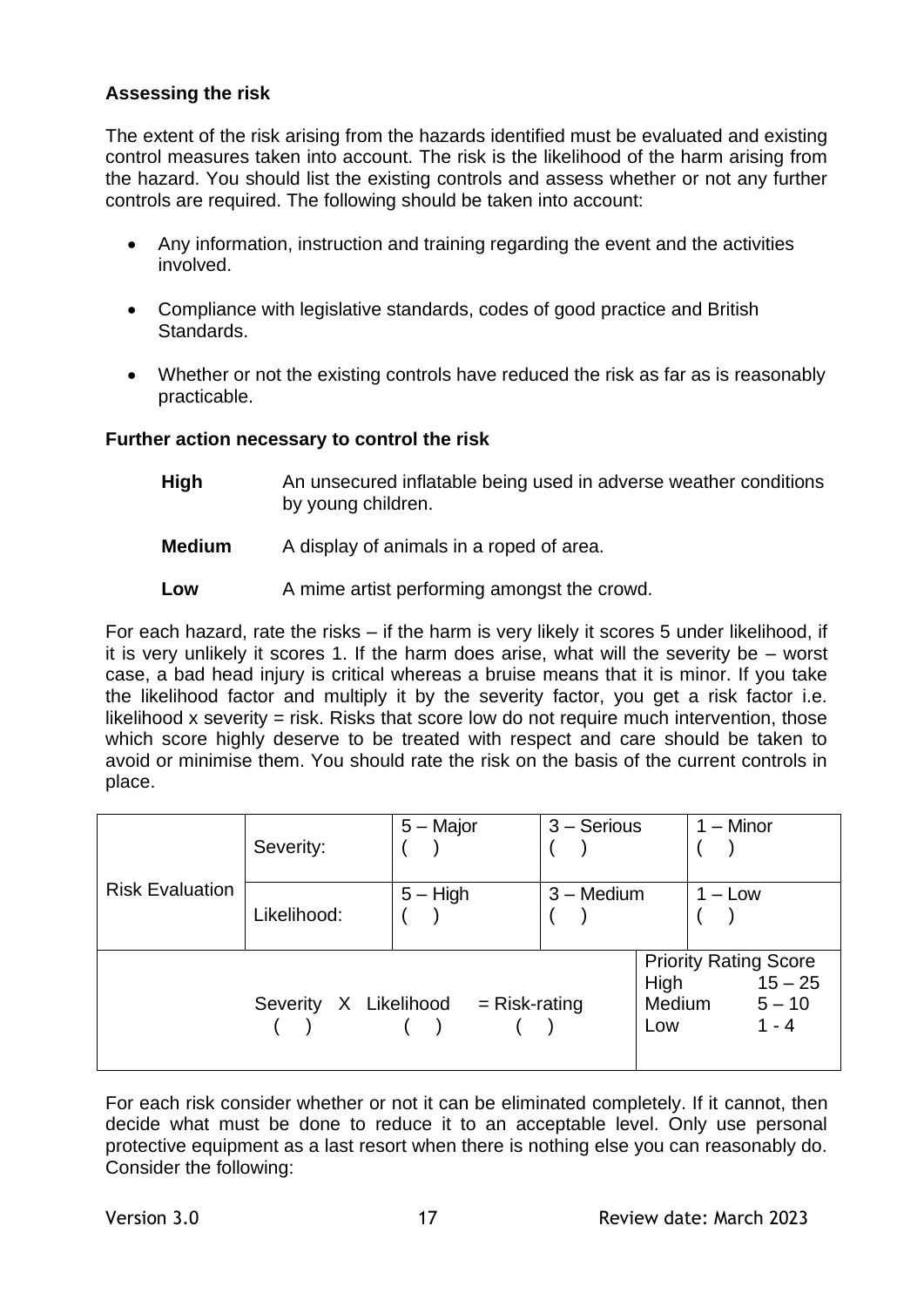- Elimination do I really need this activity?
- Find a substitute for that activity / machine etc.
- Removal of the hazard.
- Preventing access to the hazard e.g. by guarding dangerous parts of machinery.
- Implement procedures to reduce exposure to the hazard.
- The use of personal protective equipment.

## **Record the risk assessment findings**

Use the attached Risk Assessment Form to record all significant hazards, the nature and extend of the risks and the action required to control them. Keep this for future reference or use. You could also refer to other documents you may have, such as manuals, codes of practice etc.

## **Review and revise**

If the nature of the risks changes during the planning of the event, the risk assessments will need to be reviewed and updated.

## **Information**

Where the risk assessment has identified significant risk, you must provide information to all those affected, regarding the nature of the risk and the control measures to be implemented.

All companies providing a service to your event should provide their own risk assessment to you before the event takes place. They should also provide a copy of their Public Liability Insurance Certificate and Employers Liability Insurance Certificate.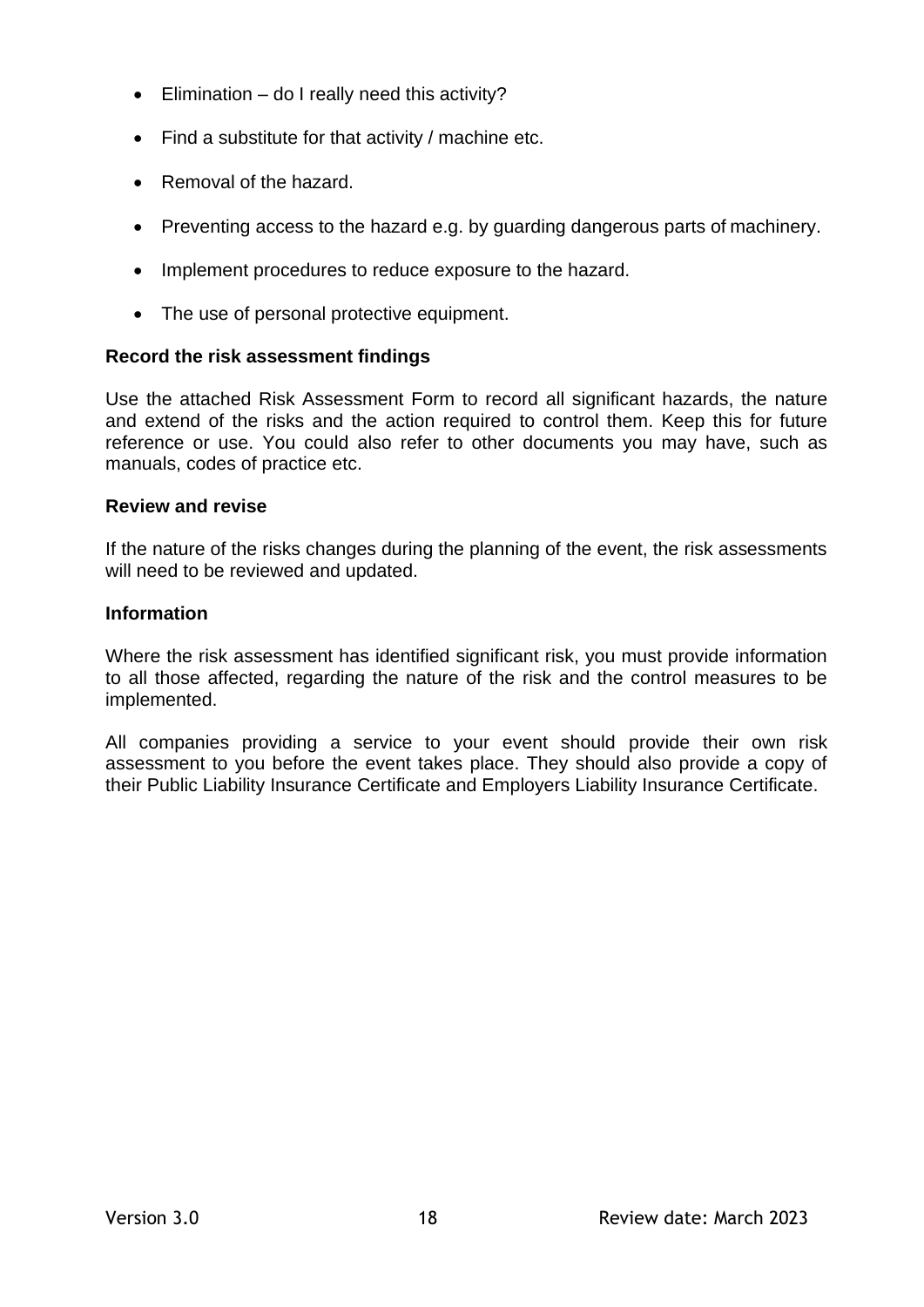## SAFETY INSPECTION CHECKLIST

## **(Before, during and after the event)**

Walk through safety inspections should be carried out immediately prior to, during and after the event. More than one inspection may be needed during the event. Using this form, note all defects and also the remedial action taken. This is not an exhaustive list and care should be taken to identify any other hazards associated with the activities at the event.

**Location: . . . . . . . . . . . . . . . . . . . . . . . . . . . . . . . . . . . . . . . . . . . . . . . . . . .**

| <b>PRIOR TO THE EVENT START</b>           |            |           |     |
|-------------------------------------------|------------|-----------|-----|
| <b>SITE ACCESS / EGRESS</b>               | <b>Yes</b> | <b>No</b> | N/A |
| Are entrances / exist clear?              |            |           |     |
| Are staff/ stewards in place and briefed? |            |           |     |
| Can emergency vehicles gain access?       |            |           |     |
| Are pedestrians segregated from vehicles? |            |           |     |
| Are security precautions in place?        |            |           |     |
| Have adequate signs been provided?        |            |           |     |

| <b>SITE CONDITIONS</b>                                                             | Yes | <b>No</b> | N/A |
|------------------------------------------------------------------------------------|-----|-----------|-----|
| Has vegetation been cut back, debris removed<br>and the area made safe?            |     |           |     |
| Are permanent fixtures in good condition e.g.<br>seats, fencing, signage etc?      |     |           |     |
| Is site free from tripping hazards e.g. cables,<br>potholes, footpath defects etc? |     |           |     |
| Have current weather conditions created new<br>hazards to be addressed?            |     |           |     |

If you have answered **no** to any of the questions please note on the defect / remedial action part of the form.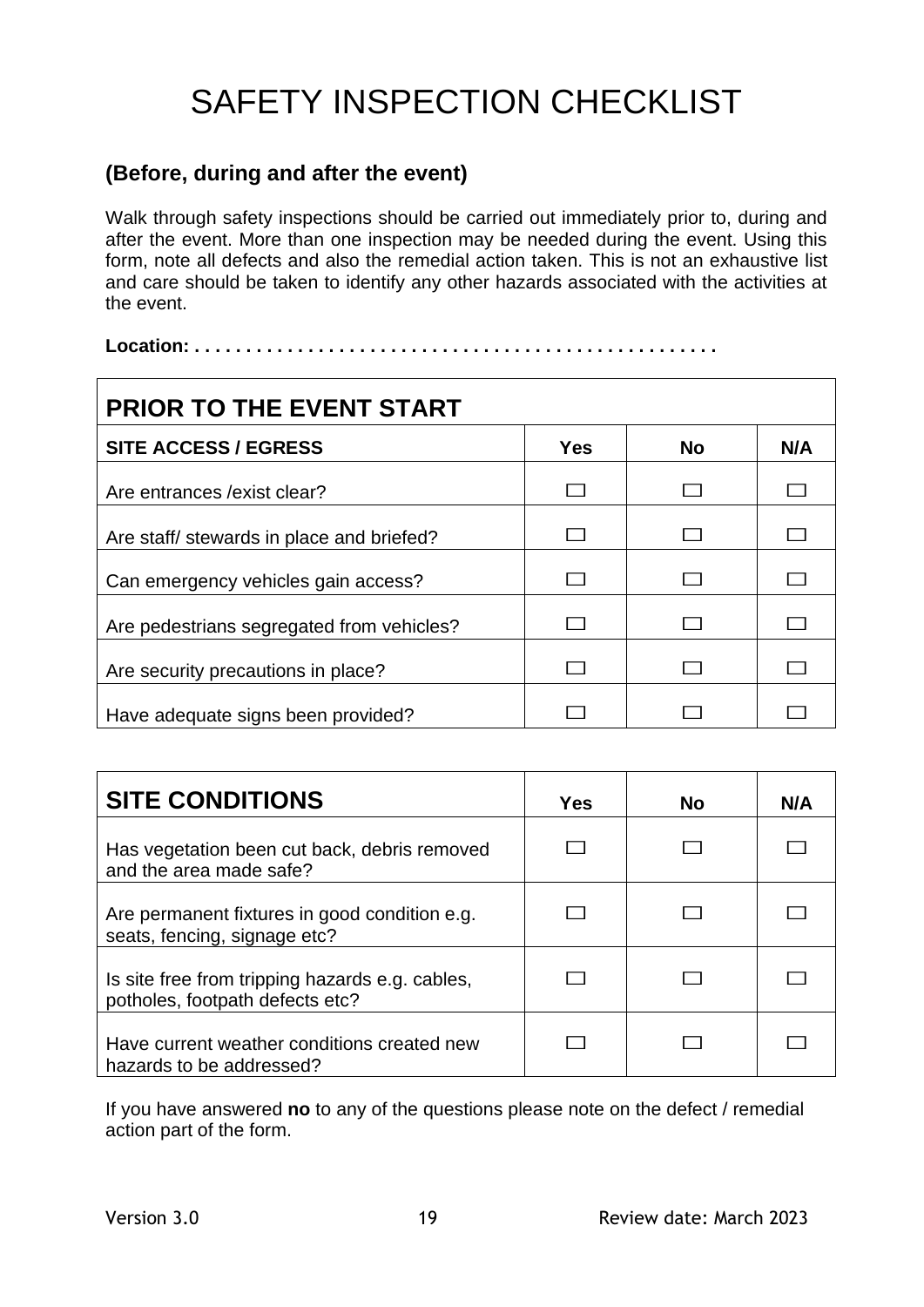**Location: . . . . . . . . . . . . . . . . . . . . . . . . . . . . . . . . . . . . . . . . . . . . . . . . . . .**

| Attractions/activities/structures                                                                     | Yes. | No | N/A |
|-------------------------------------------------------------------------------------------------------|------|----|-----|
| Have all structures been completed?                                                                   |      |    |     |
| Have all structures been inspected and approved<br>by a competent person where required?              |      |    |     |
| Are all activities/attractions sited correctly and<br>checked                                         |      |    |     |
| Have all activities/attractions supplied evidence of<br>insurance and health and safety requirements? |      |    |     |
| Are all potential hazardous activities segregated<br>and/or fenced as required?                       |      |    |     |
| installed<br>temporary decorations been<br>Have<br>correctly and checked?                             |      |    |     |
| hazards<br>Have<br>unanticipated<br>been<br>any<br>introduced?                                        |      |    |     |

| <b>EVENT PROVISIONS</b>                                          | Yes | <b>No</b> | N/A |
|------------------------------------------------------------------|-----|-----------|-----|
| Are stewards in place and briefed?                               |     |           |     |
| Is lighting in place where required?                             |     |           |     |
| Is fire fighting equipment in place?                             |     |           |     |
| Is signage adequate?                                             |     |           |     |
| Have electrical supplies/equipment been checked<br>/ certified?  |     |           |     |
| Have toilets been provided where required?                       |     |           |     |
| Are first aid facilities in place?                               |     |           |     |
| Is control centre in place and public address<br>system working? |     |           |     |
| Are adequate waste bins in place?                                |     |           |     |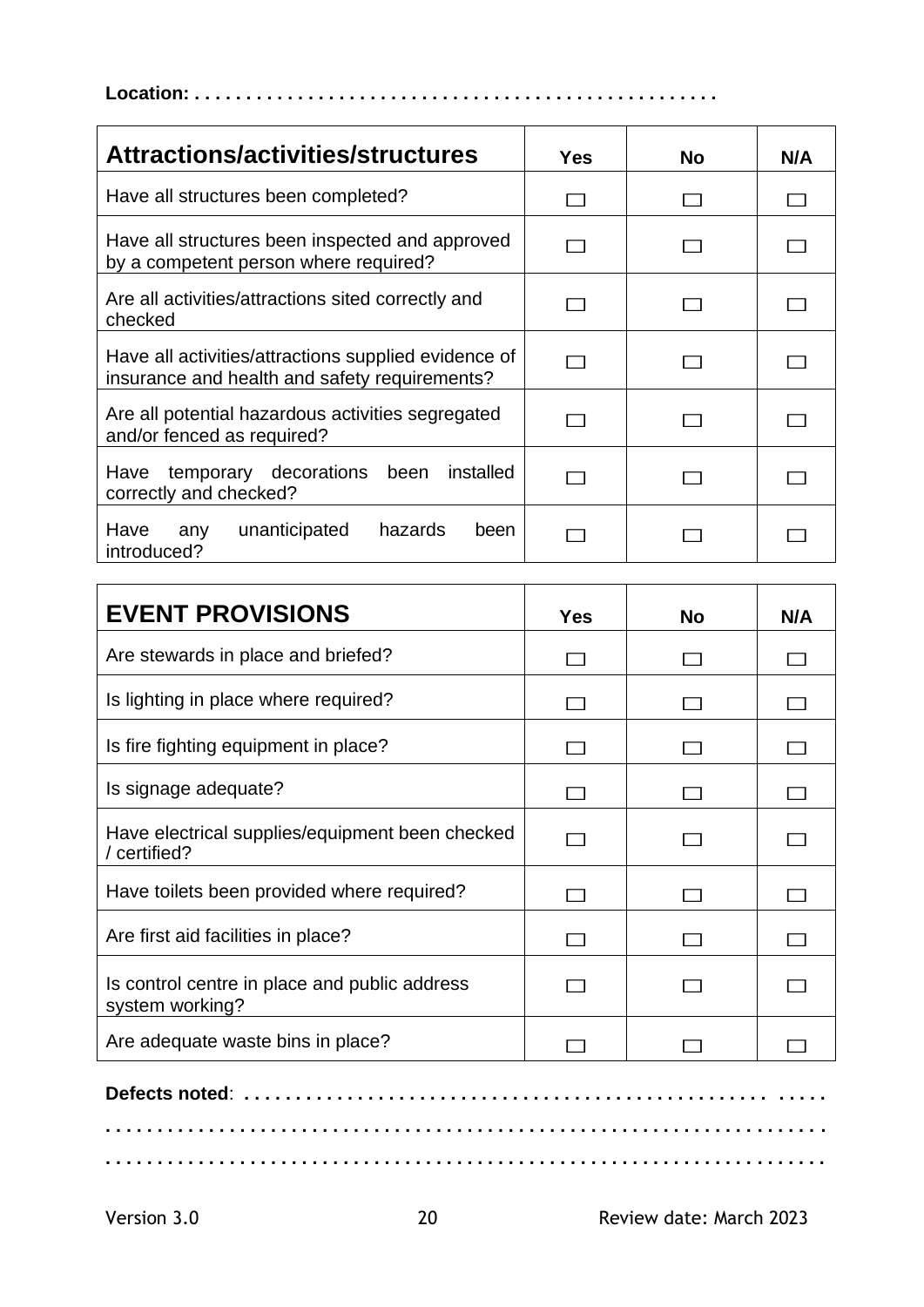| Signature: |  |  |  |
|------------|--|--|--|
|            |  |  |  |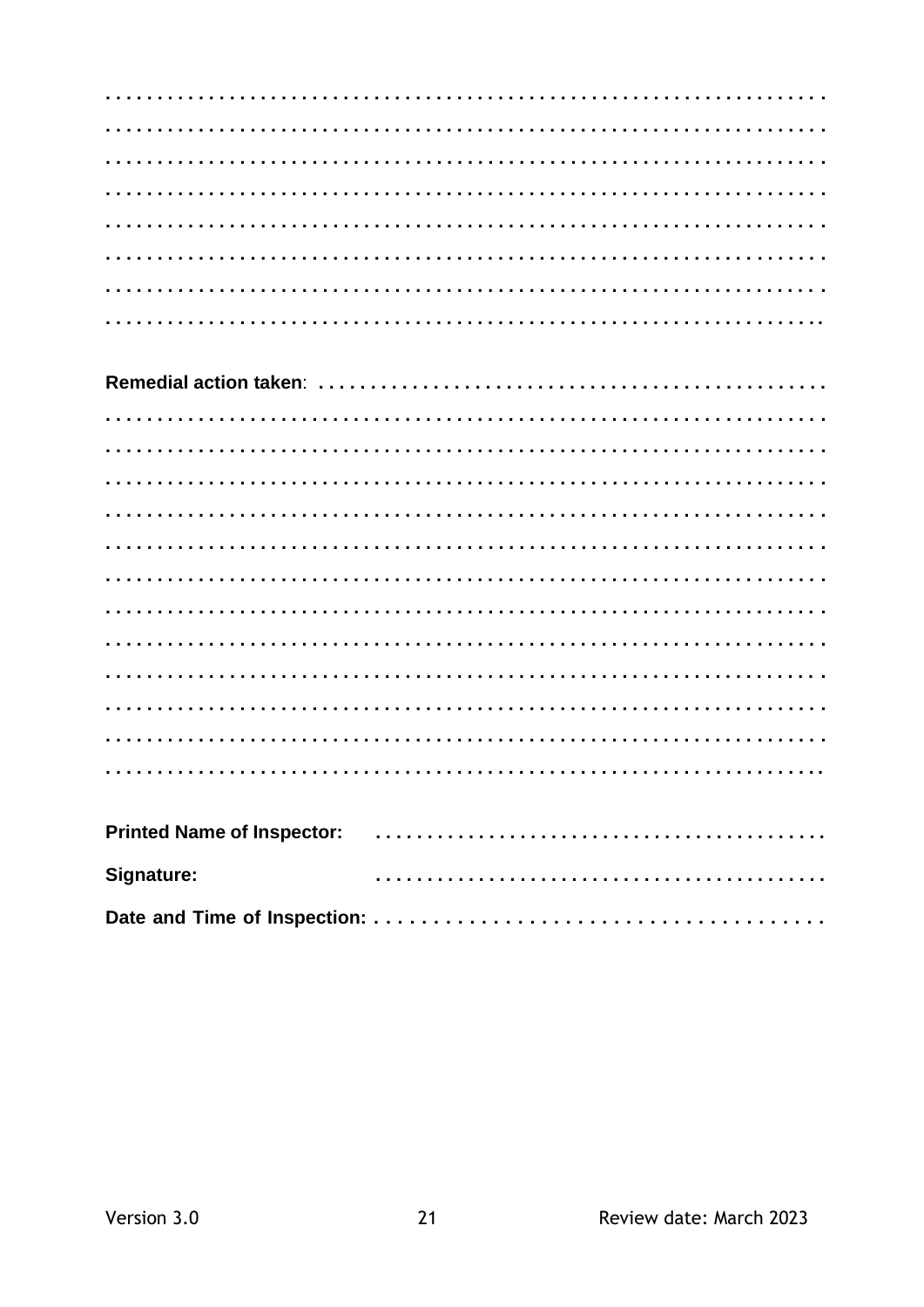**Location: . . . . . . . . . . . . . . . . . . . . . . . . . . . . . . . . . . . . . . . . . . . . . . . . . . .**

| <b>DURING THE EVENT</b>                   |            |           |     |
|-------------------------------------------|------------|-----------|-----|
| Site Access / egress                      | <b>Yes</b> | <b>No</b> | N/A |
| Are the entrances / exits clear?          | . .        |           |     |
| Are staff/ stewards in place and briefed? |            |           |     |
| Can emergency vehicles gain access?       |            |           |     |
| Are pedestrians segregated from vehicles? |            |           |     |
| Have adequate signs been provided?        |            |           |     |

| <b>Site condition</b>                                                              | Yes | Nο | N/A |
|------------------------------------------------------------------------------------|-----|----|-----|
| Is site free from tripping hazards e.g. cables,<br>potholes, footpath defects etc? |     |    |     |
| Are permanent fixtures in good condition e.g.<br>seats, fencing, signage et?       |     |    |     |
| Has current weather conditions created new<br>hazards to be addressed?             |     |    |     |

| Attractions/activities/structures                                                | Yes | <b>No</b> | N/A |
|----------------------------------------------------------------------------------|-----|-----------|-----|
| Are all structures still safe?                                                   |     |           |     |
| Are all activities / attractions still safe?                                     |     |           |     |
| Are all potentially hazardous activities segregated<br>and/or fenced still safe? |     |           |     |
| Are temporary decorations still safe?                                            |     |           |     |
| Have any unanticipated hazards been<br>introduced?                               |     |           |     |

| <b>Event provisions</b>                    | Yes | No | N/A |
|--------------------------------------------|-----|----|-----|
| Are stewards still in place?               |     |    |     |
| Is fire fighting equipment still in place? |     |    |     |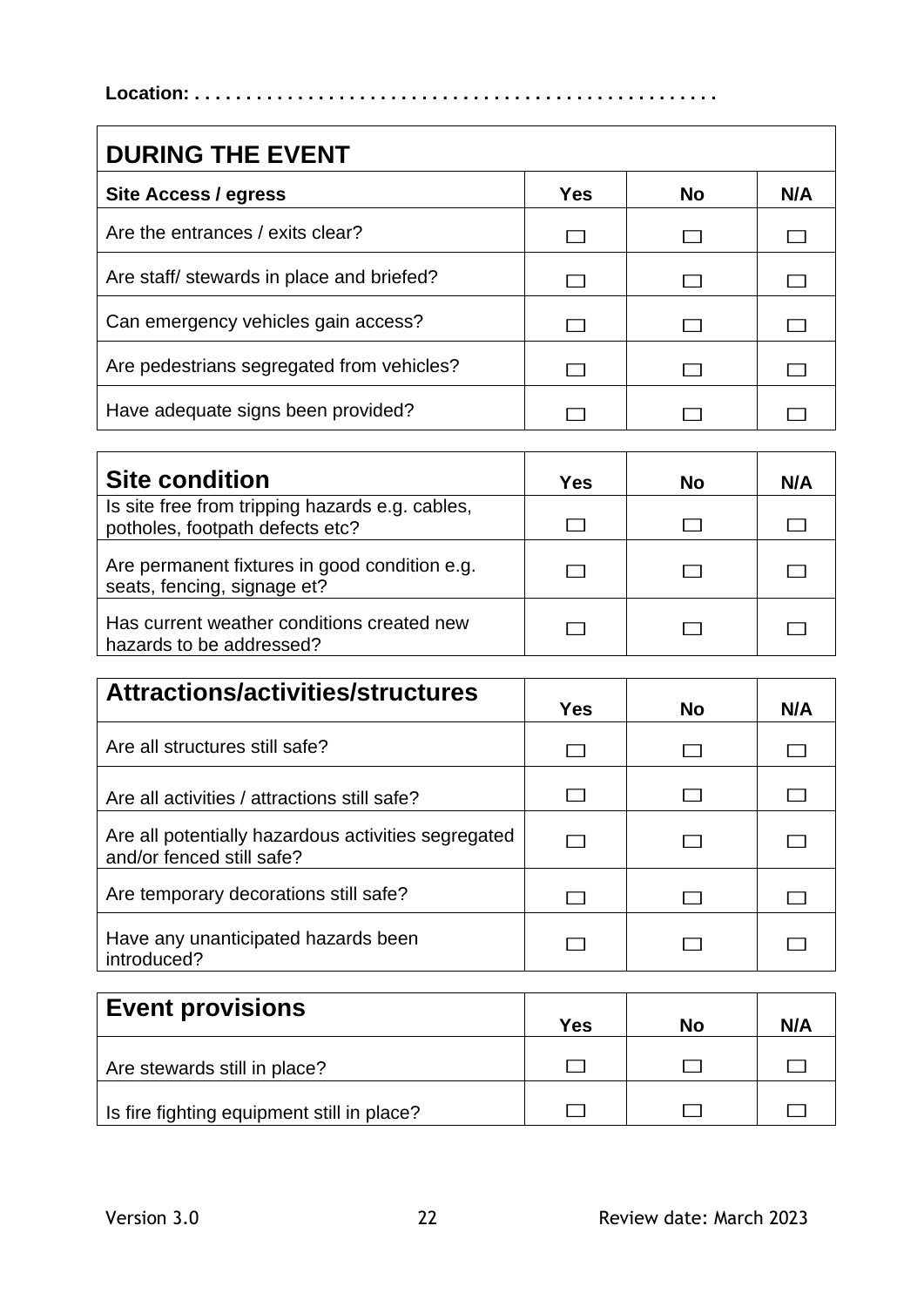| Is lighting in place where required?                               |  |  |
|--------------------------------------------------------------------|--|--|
| Are electrical supplies / equipment still safe<br>behind barriers? |  |  |
| Are toilets clean and facilities still available?                  |  |  |
| Is the public address system working?                              |  |  |
| Do the waste bins require replacing / emptying?                    |  |  |
|                                                                    |  |  |

| Signature: |  |
|------------|--|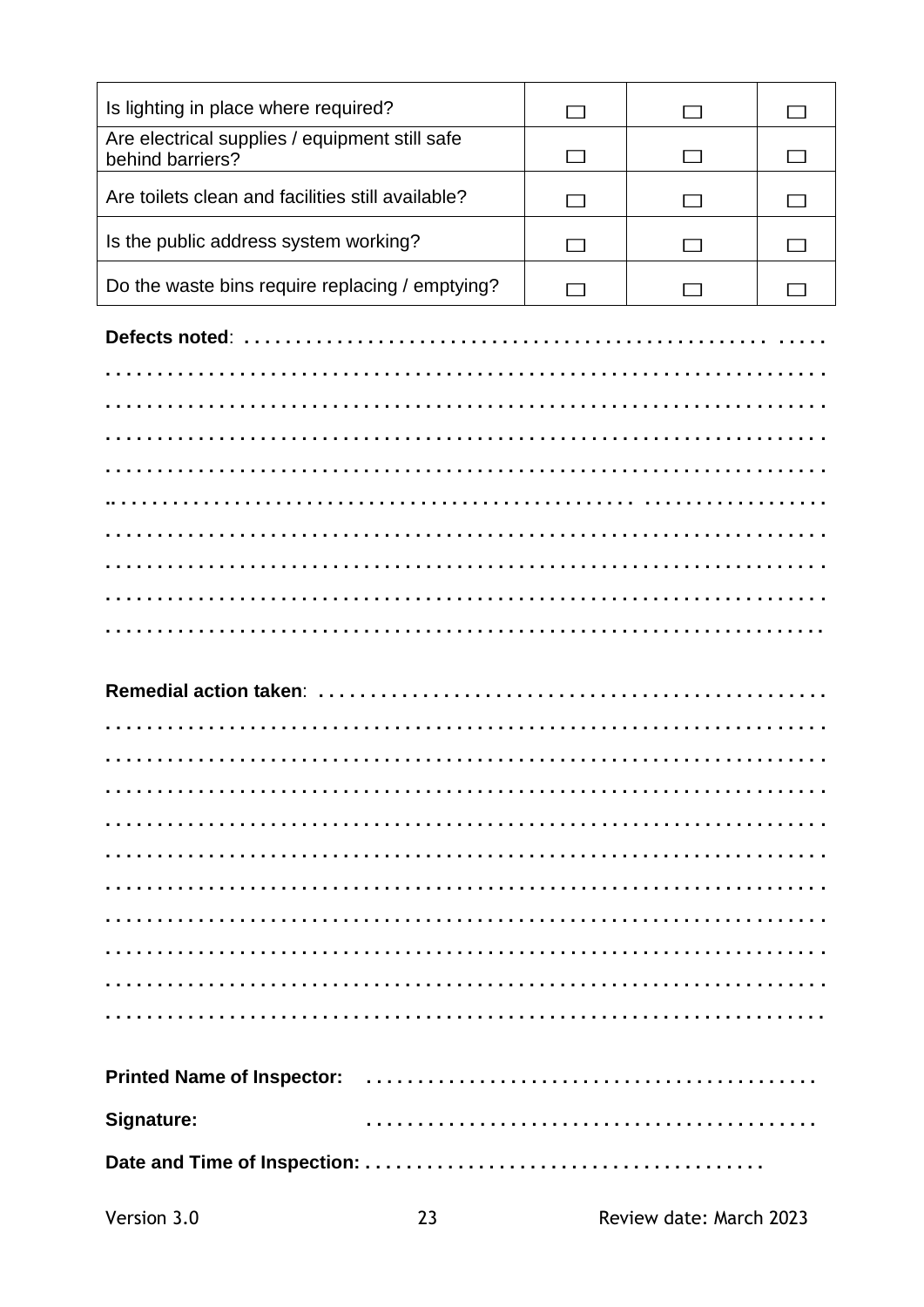| <b>AFTER THE EVENT</b>                                                            |            |    |     |
|-----------------------------------------------------------------------------------|------------|----|-----|
|                                                                                   | <b>Yes</b> | No | N/A |
| Have all the public gone?                                                         |            |    |     |
| <b>Exhibitors/attractions</b>                                                     |            |    |     |
| Have all exhibitors vacated the venue?                                            |            |    |     |
| Have all vehicles left the venue?                                                 |            |    |     |
| <b>Temporary facilities</b>                                                       |            |    |     |
| Have all the equipment been dismantled and removed?                               |            |    |     |
| Have all structures been dismantled and removed?                                  |            |    |     |
| Have temporary markers such as stakes, ropes, flags<br>etc been removed?          |            |    |     |
| Have any holes/trenches etc been made good?                                       |            |    |     |
| Have all temporary electric installations been isolated<br>and made safe?         |            |    |     |
| <b>Waste collection</b>                                                           |            |    |     |
| Has all waste been collected satisfactorily?                                      |            |    |     |
| Has all waste been removed from the site?                                         |            |    |     |
| Have all residue fire hazards been checked e.g.<br>fireworks, bonfires?           |            |    |     |
| <b>Venue condition</b>                                                            |            |    |     |
| Has any damage to permanent facilities, buildings or the<br>ground been reported? | $\sim$     |    |     |
| Has any damage been found during inspection?                                      |            |    |     |

**If the answer to either of the above is yes, then describe briefly below:**

**. . . . . . . . . . . . . . . . . . . . . . . . . . . . . . . . . . . . . . . . . . . . . . . . . . . . . . . . . . . . . . . . . . . . . . . . . . . . . . . . . . . . . . . . . . . . . . . . . . . . . . . . . . . . . . . . . . . . . . . . . . . . . . . . . . . . . . . . . . . . . . . . . . . . . . . . . . . . . . . . . . . . . . . . . . . . . . . . . . . . . . . . . . . . . . . . . . . . . . . . . . . . . . . . . . . . . . . . . . . . . . . . . . . . . . . . . . . . . . . . . . . . . . . . . . . . . . . . . . . . . . . . . . . . . . . . . . . . . . . .**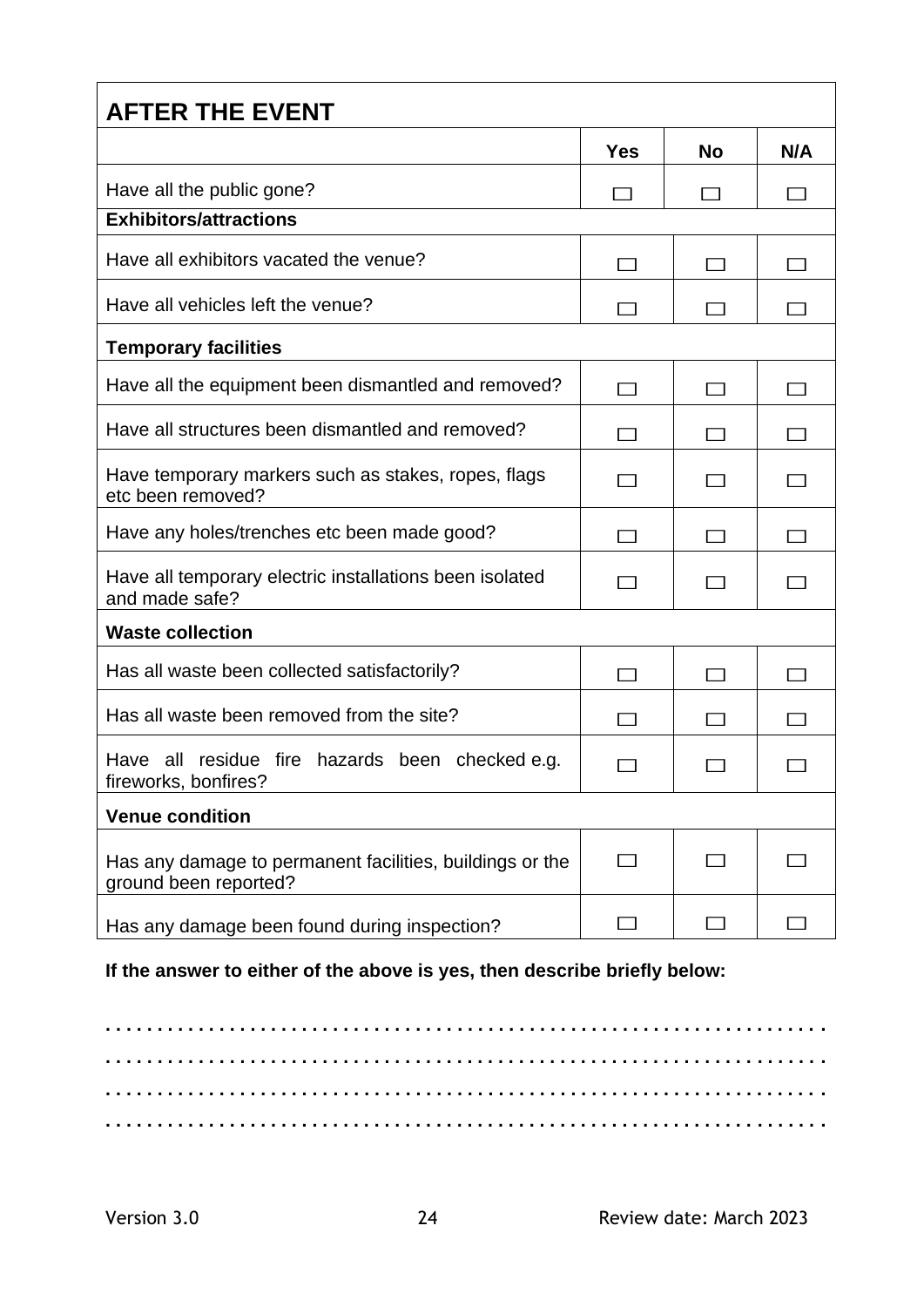| <b>Incidents / accidents</b>                                                                                                                                           |               |           |
|------------------------------------------------------------------------------------------------------------------------------------------------------------------------|---------------|-----------|
|                                                                                                                                                                        | <b>Yes</b>    | <b>No</b> |
| Were any incidents / accidents reported during the event? If yes<br>describe briefly below. (If there was personal injury then please<br>complete Accident / Incident) | $\mathcal{L}$ |           |
|                                                                                                                                                                        |               |           |
|                                                                                                                                                                        |               |           |
| <b>Remedial action taken:</b><br>(Please advise the Safety Advisory Group of any damage found and remedial action<br>taken)                                            |               |           |
| <b>Printed Name of Inspector:</b>                                                                                                                                      |               |           |
| Signature:                                                                                                                                                             |               |           |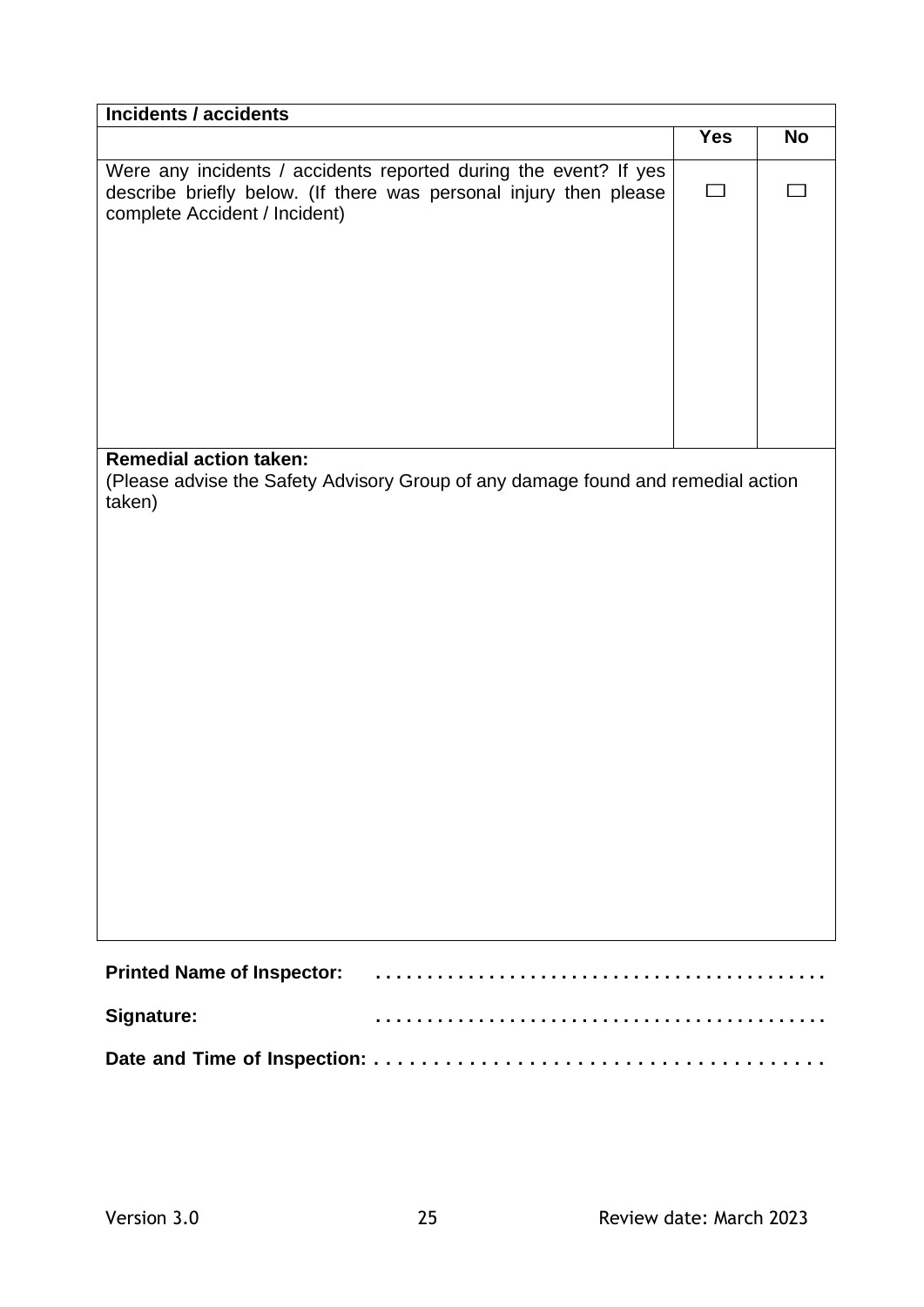## **Sample**

## **Injury / Incident Report Form**

| This form is only to be completed by the Event Organiser or their representative and could be<br>required by your Public Liability Insurance Company if a claim against the Event is made. |
|--------------------------------------------------------------------------------------------------------------------------------------------------------------------------------------------|
| Injured person (if any)                                                                                                                                                                    |
| SurnameForenames                                                                                                                                                                           |
|                                                                                                                                                                                            |
|                                                                                                                                                                                            |
|                                                                                                                                                                                            |
| Employee $\square$ Volunteer $\square$ Exhibitor $\square$<br>Contractor $\Box$                                                                                                            |
|                                                                                                                                                                                            |
| Date and time of accident / incident (delete as necessary)                                                                                                                                 |
|                                                                                                                                                                                            |
|                                                                                                                                                                                            |
| Details in accident book? (Tickbox) Yes $\Box$<br>No $\Box$                                                                                                                                |
| Details of injury (specify left or right side) and / or loss or damage                                                                                                                     |
|                                                                                                                                                                                            |
|                                                                                                                                                                                            |
|                                                                                                                                                                                            |
| <b>Details of action taken</b>                                                                                                                                                             |
|                                                                                                                                                                                            |
|                                                                                                                                                                                            |
|                                                                                                                                                                                            |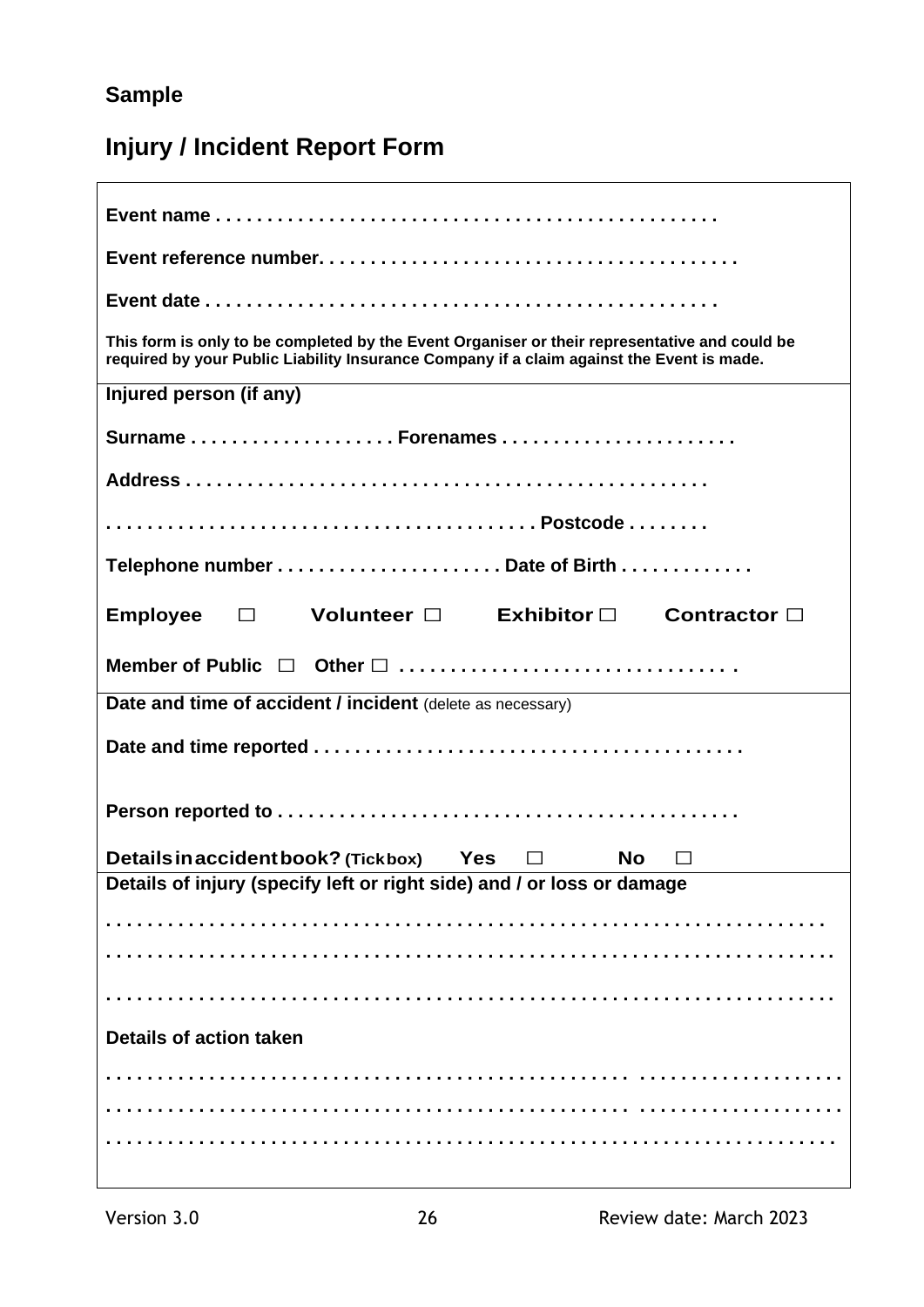| Assisted by event presentation (please give name)        |            |        |           |   |  |
|----------------------------------------------------------|------------|--------|-----------|---|--|
|                                                          |            |        |           |   |  |
|                                                          |            |        |           |   |  |
|                                                          |            |        |           |   |  |
|                                                          |            |        |           |   |  |
| First aid administered (please give name)                |            |        |           |   |  |
|                                                          |            |        |           |   |  |
|                                                          |            |        |           |   |  |
|                                                          |            |        |           |   |  |
|                                                          |            |        |           |   |  |
| <b>Please tick relevant boxes</b>                        |            |        |           |   |  |
| Ambulance called                                         | Yes        |        | <b>No</b> |   |  |
| <b>Takento hospital</b>                                  | Yes        |        | <b>No</b> |   |  |
|                                                          |            |        |           |   |  |
| Name and address of hospital attended                    |            |        |           |   |  |
|                                                          |            |        |           |   |  |
|                                                          |            |        |           |   |  |
|                                                          |            |        |           |   |  |
| <b>Taken home</b>                                        | <b>Yes</b> | $\Box$ | <b>No</b> | П |  |
| <b>Circumstances of accident / incident and location</b> |            |        |           |   |  |
|                                                          |            |        |           |   |  |
|                                                          |            |        |           |   |  |
|                                                          |            |        |           |   |  |
|                                                          |            |        |           |   |  |
| Name and address of witnesses                            |            |        |           |   |  |
|                                                          |            |        |           |   |  |
|                                                          |            |        |           |   |  |
|                                                          |            |        |           |   |  |
|                                                          |            |        |           |   |  |
| Person completing this form                              |            |        |           |   |  |
|                                                          |            |        |           |   |  |
|                                                          |            |        |           |   |  |
|                                                          |            |        |           |   |  |
|                                                          |            |        |           |   |  |
|                                                          |            |        |           |   |  |
|                                                          |            |        |           |   |  |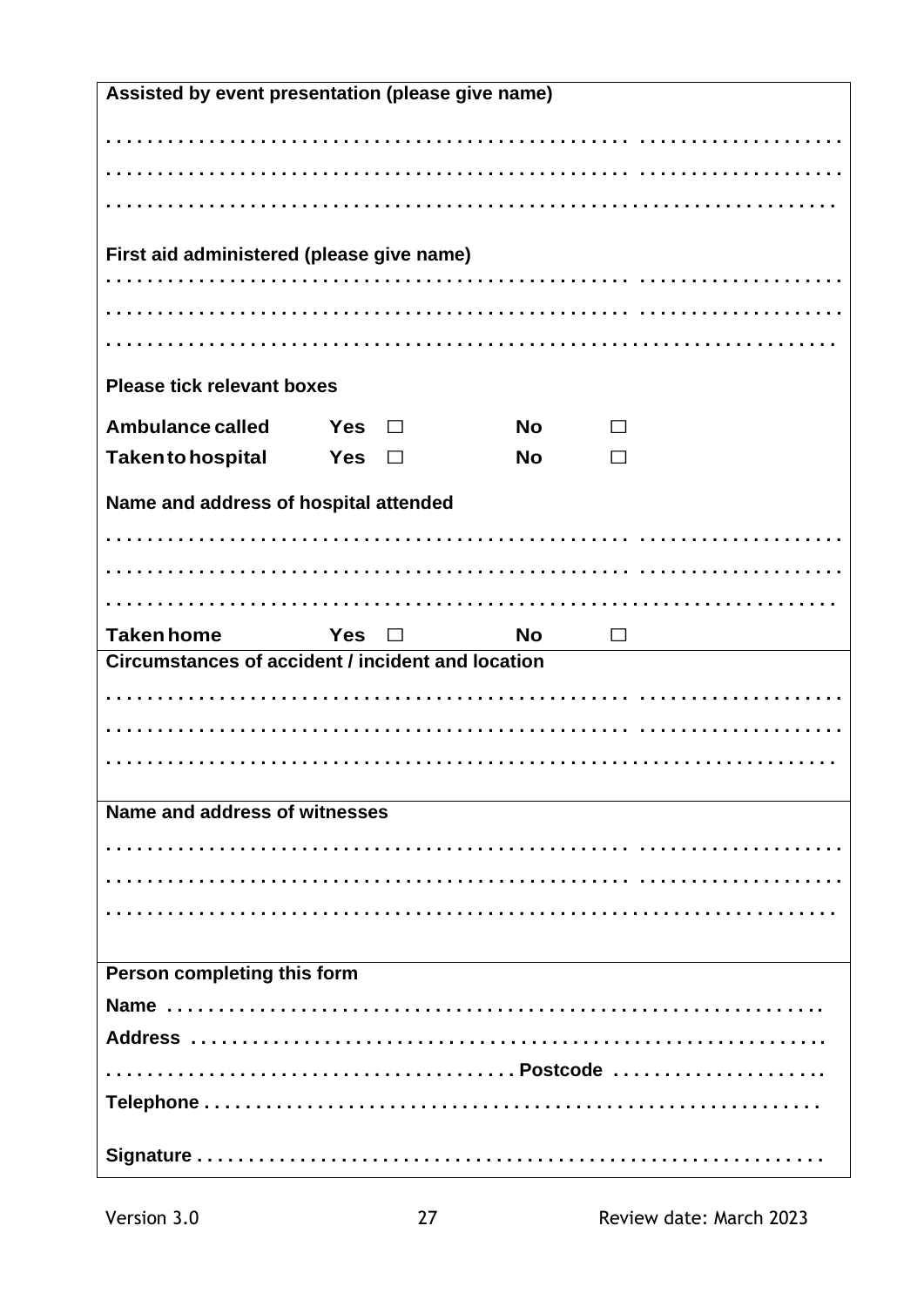## **Event Participation List**

| <b>Event Reference Number</b> |  |
|-------------------------------|--|
| <b>Event name</b>             |  |
| <b>Event date</b>             |  |

| <b>Name of Activity</b><br>(i.e. Caterers, exhibitors, ground<br>entertainment, inflatables, fairground<br>equipment, dance, first aid providers etc.) |  | <b>Insurance</b><br><b>Details</b><br><b>Attached Yes /</b><br><b>No</b> | If<br>'NO'<br>Please give details |
|--------------------------------------------------------------------------------------------------------------------------------------------------------|--|--------------------------------------------------------------------------|-----------------------------------|
| $\overline{1}$ .                                                                                                                                       |  |                                                                          |                                   |
| 2.                                                                                                                                                     |  |                                                                          |                                   |
| $\overline{3}$ .                                                                                                                                       |  |                                                                          |                                   |
| 4.                                                                                                                                                     |  |                                                                          |                                   |
| 5.                                                                                                                                                     |  |                                                                          |                                   |
| 6.                                                                                                                                                     |  |                                                                          |                                   |
| $\overline{7}$ .                                                                                                                                       |  |                                                                          |                                   |
| 8.                                                                                                                                                     |  |                                                                          |                                   |
| $\overline{9}$ .                                                                                                                                       |  |                                                                          |                                   |
| 10.                                                                                                                                                    |  |                                                                          |                                   |
| 11.                                                                                                                                                    |  |                                                                          |                                   |
| 12.                                                                                                                                                    |  |                                                                          |                                   |
| 13.                                                                                                                                                    |  |                                                                          |                                   |
| 14.                                                                                                                                                    |  |                                                                          |                                   |